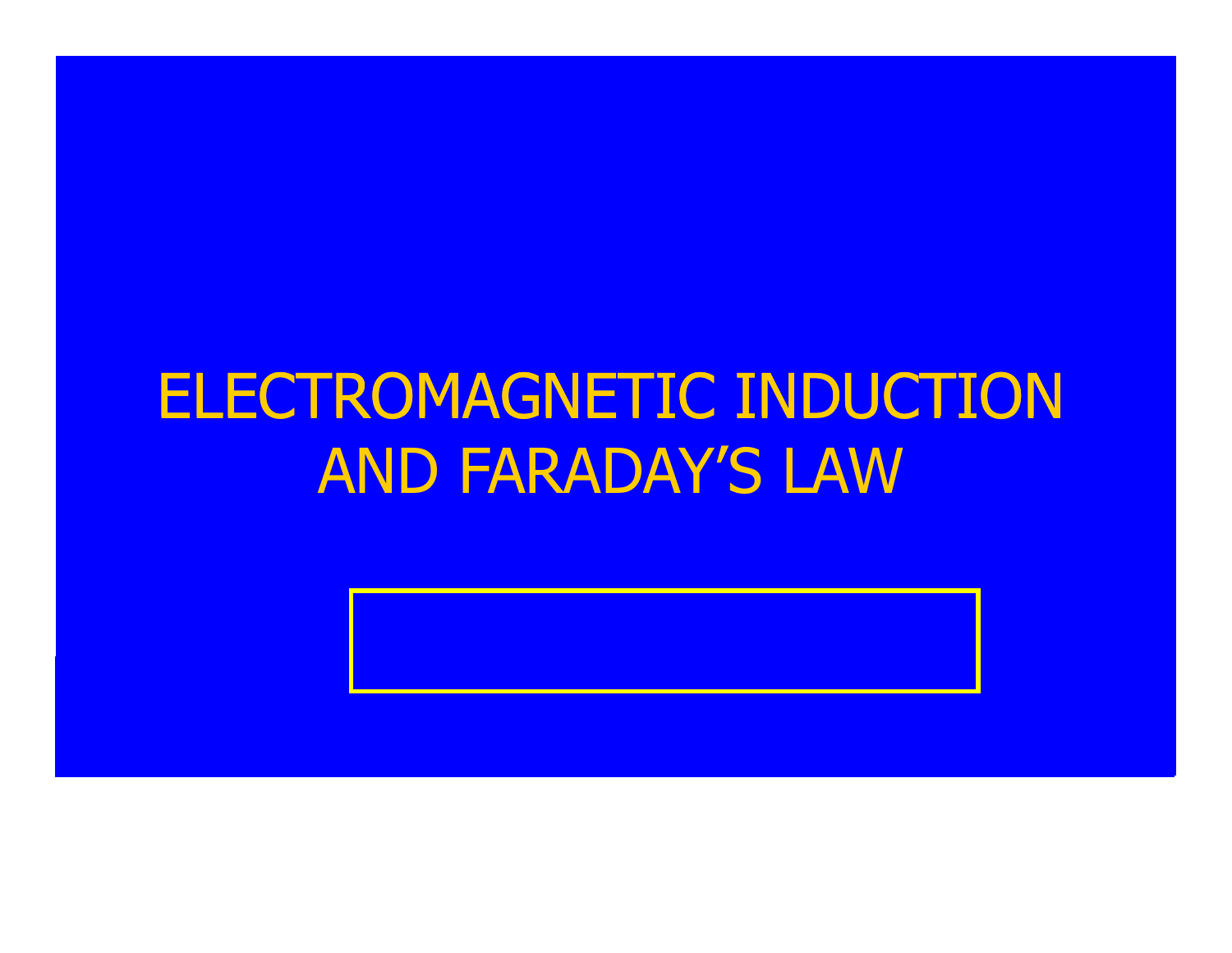## Magnetic Flux

**The emf is actually induced by a change in** the quantity called the *magnetic flux* rather than simply by a change in the magnetic field

**Nagnetic flux is defined in a manner similar** to that of electrical flux

**Magnetic flux is proportional to both the** strength of the magnetic field passing through the plane of a loop of wire and the area of the loop  $2^2$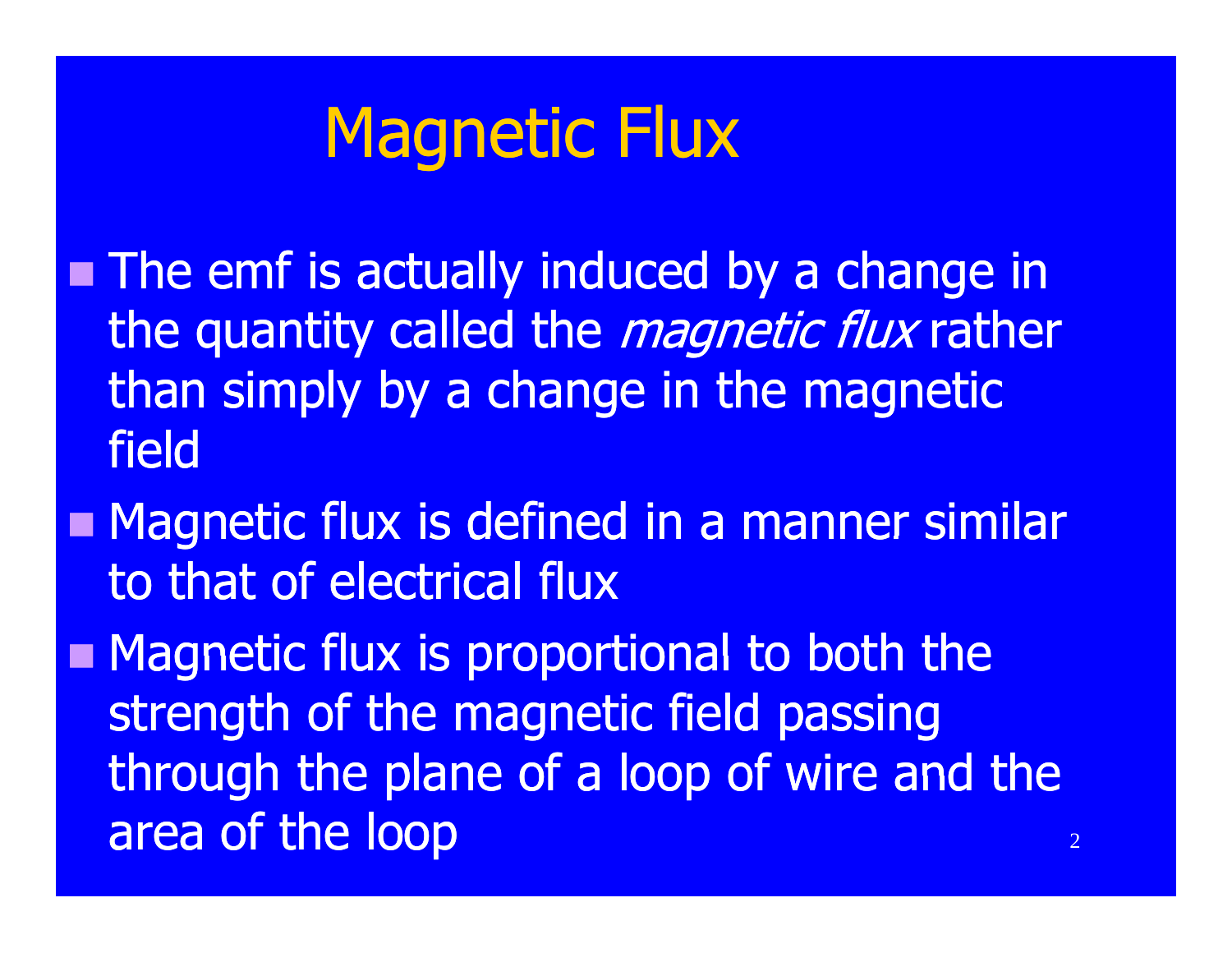#### Magnetic Flux is proportional to both the strength of the magnetic field passing through the plane of a loop of wire and the area of the loop

- **The loop of wire is in a** uniform magnetic field B **The loop has an area A The flux is defined as**
- $\mathsf{\Phi}_\mathsf{B} = \mathsf{B}_\perp \mathsf{A} = \mathsf{B} \; \mathsf{A} \; \mathsf{cos} \; \mathsf{\Theta}$ 
	- θ is the angle between B and the normal to the plane.
	- **SI** units of flux are T m<sup>2</sup>
		- = Wb (Weber)

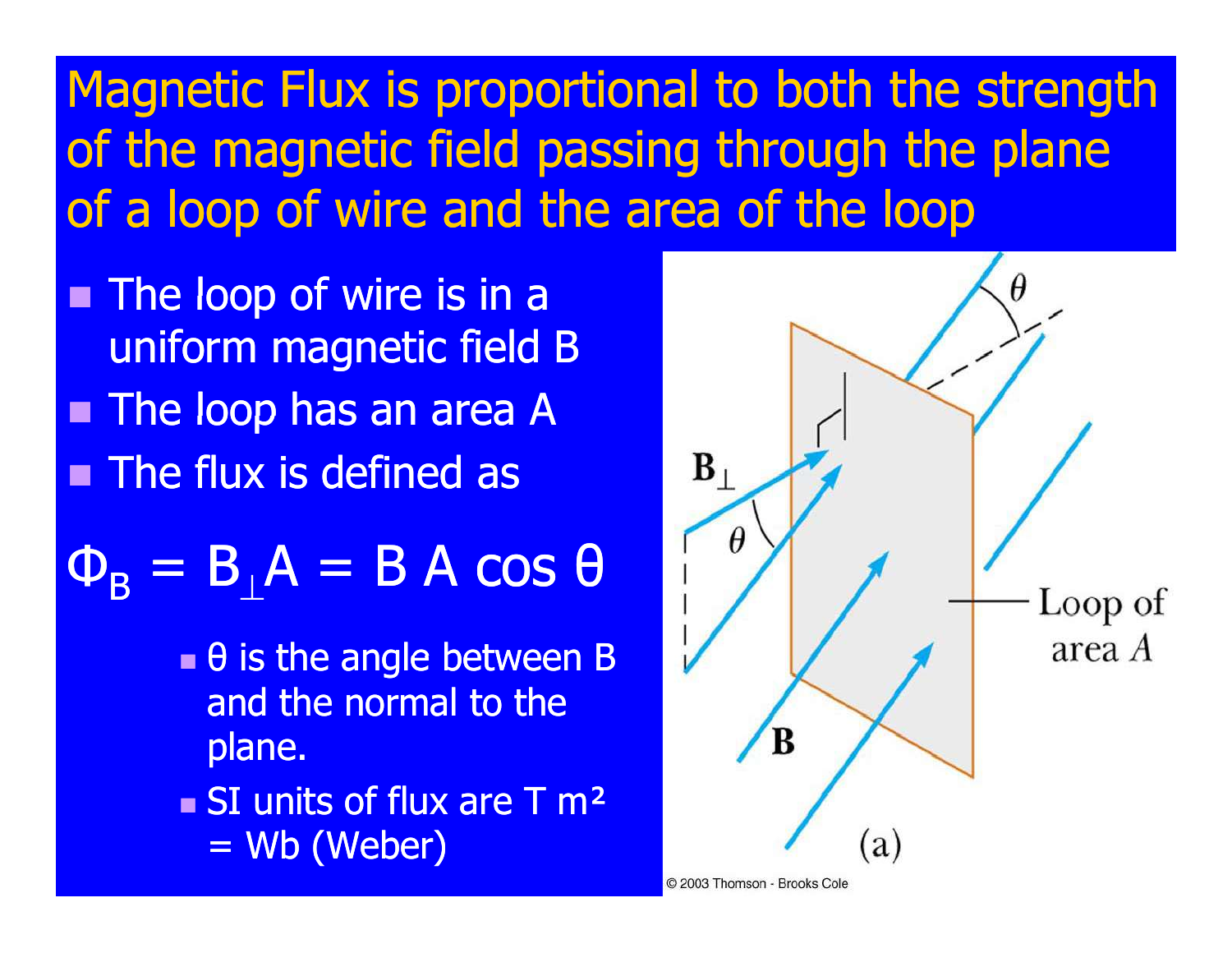The induced emf in a wire loop is proportional to the rate of change of magnetic flux through the loop.

Magnetic flux:

$$
\Phi_B = \int \vec{\mathbf{B}} \cdot d\vec{\mathbf{A}}.
$$

Unit of magnetic flux: weber, Wb:  $1 \text{ Wb} = 1 \text{ T} \cdot \text{m}^2$ .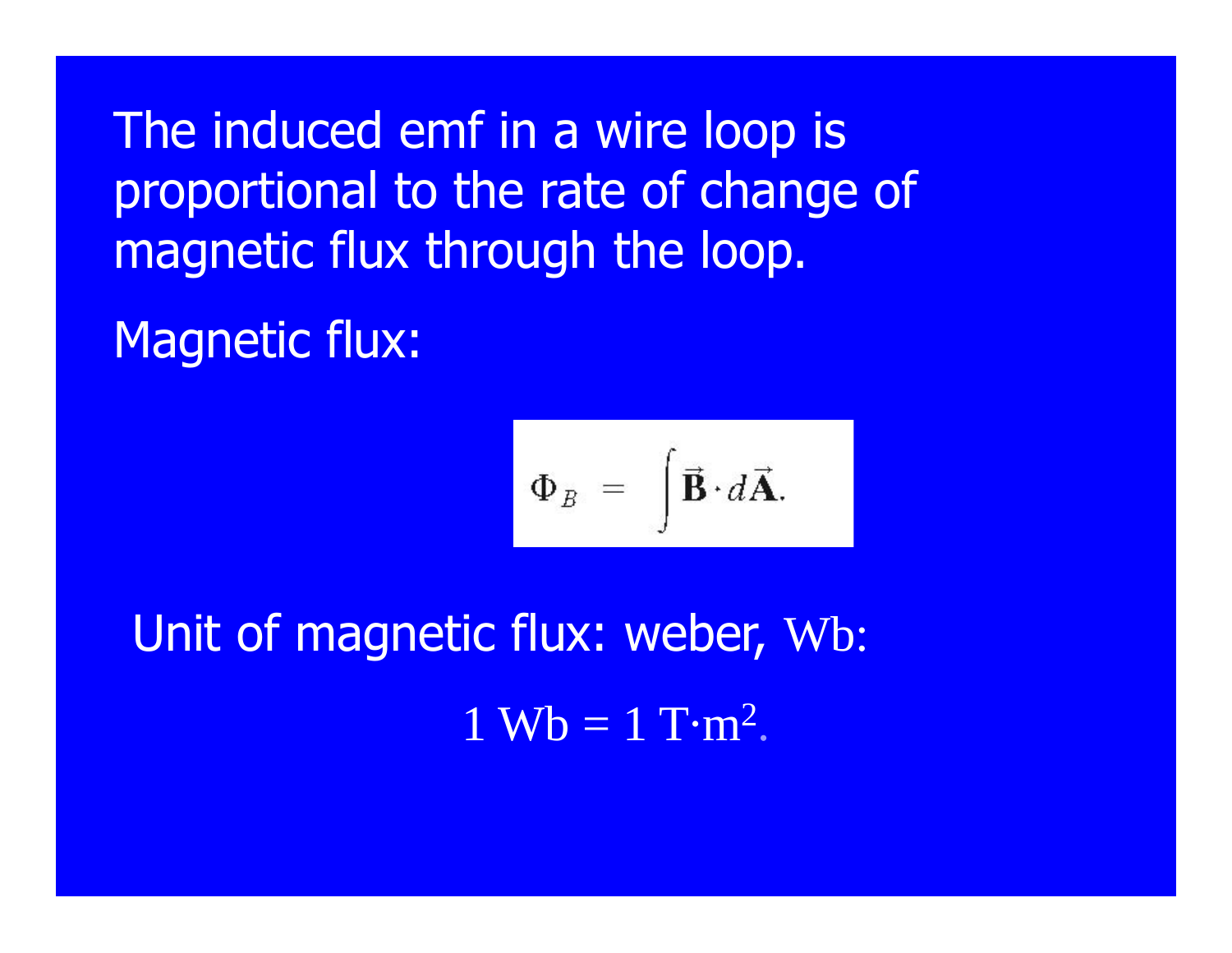## Faraday's Law and Electroma gnetic Induction

- **nd The instantaneous emf induced in a circuit** equals the time rate of change of magnetic flux through the circuit
- **If a circuit contains one tightly wound loop** and the flux changes by  $\Delta\Phi_{\rm B}$  during a time interval Δt, the average emf induced is given by Faraday's Law:

$$
\varepsilon = -\frac{\Delta \Phi_B}{\Delta t} \qquad \varepsilon = -\frac{d \Phi_B}{dt}
$$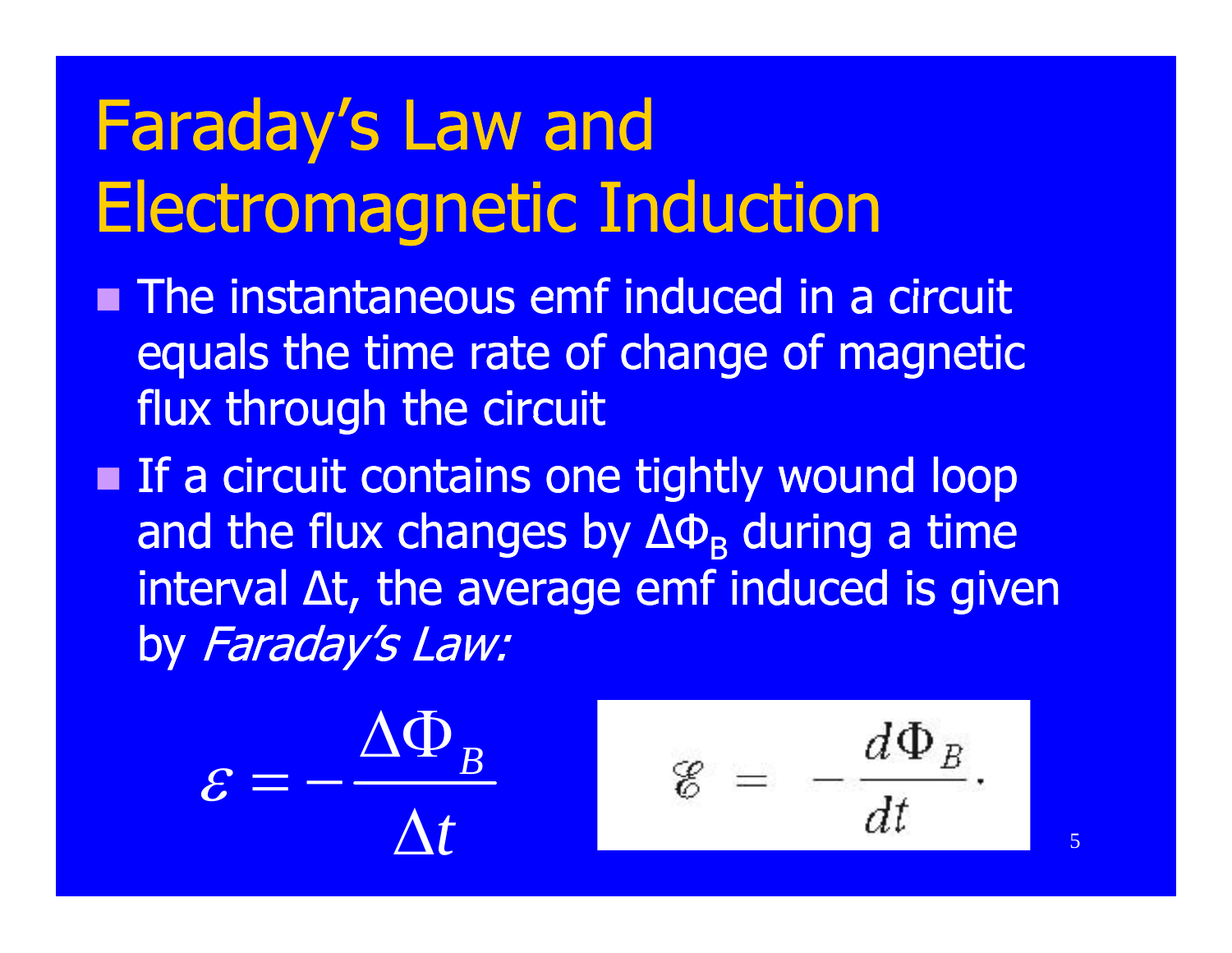# Faraday's Law and Electroma gnetic Induction

**If a circuit contains N tightly wound loops** and the flux changes by ΔΦ during a time interval  $\Delta t$ , the average emf induced is given by Faraday's Law:

$$
\varepsilon = -N \frac{\Delta \Phi_B}{\Delta t}
$$

$$
\mathcal{E} = -N \frac{d \Phi_B}{dt}
$$

 $|N|$ loops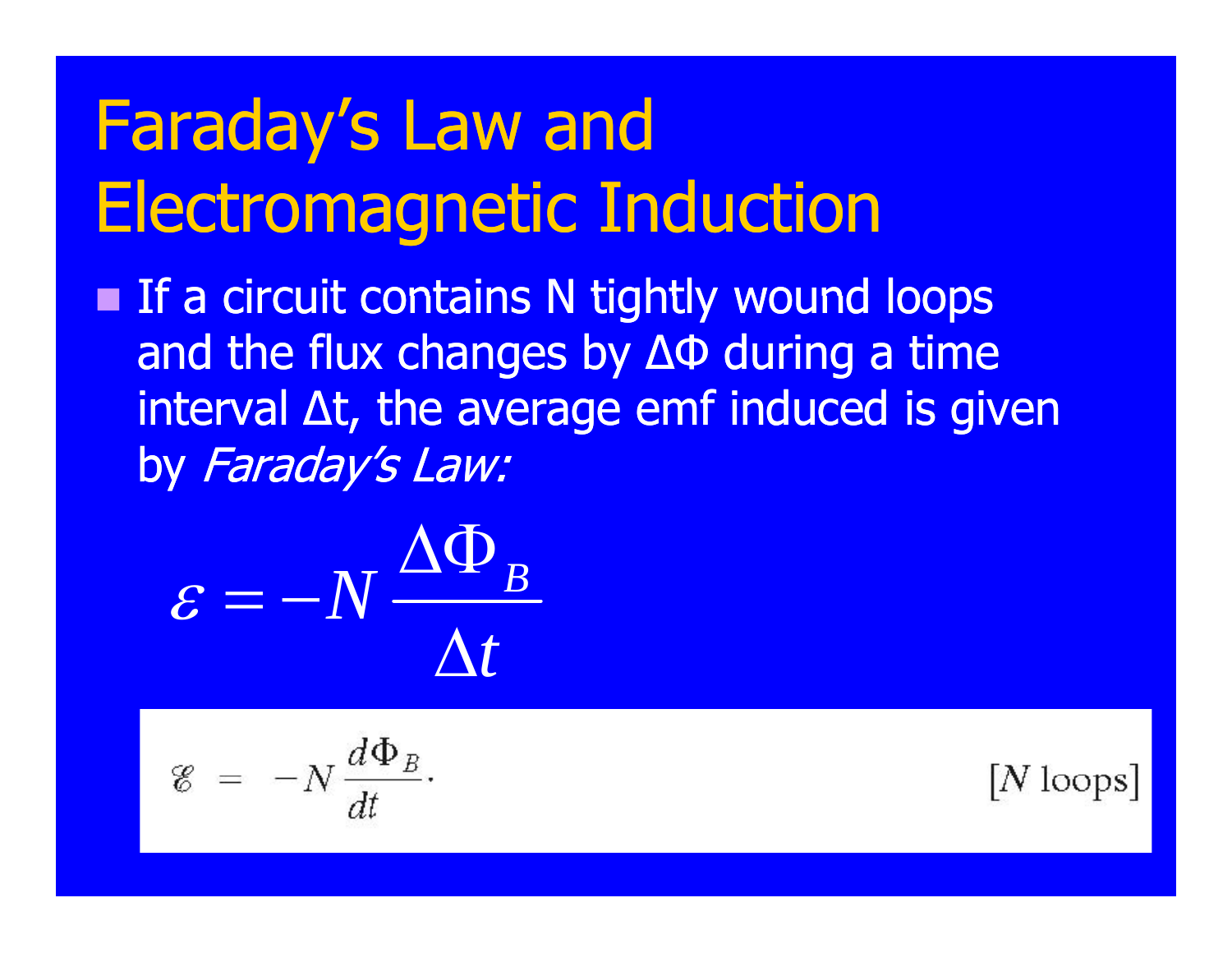## Faraday's Law and Lenz' Law

■ The change in the flux, ΔΦ, can be produced by a change in B, A or θ

 $\blacksquare$  Since  $\Phi_B = B A \cos \theta$ 

- **The negative sign in Faraday's Law is included Fig. 3** to indicate the polarity of the induced emf, which is found by Lenz' Law
	- **The polarity of the induced emf is such that it** produces a current whose magnetic field opposes the change in magnetic flux through the loop
	- **That is, the induced current tends to maintain the** original flux through the circuit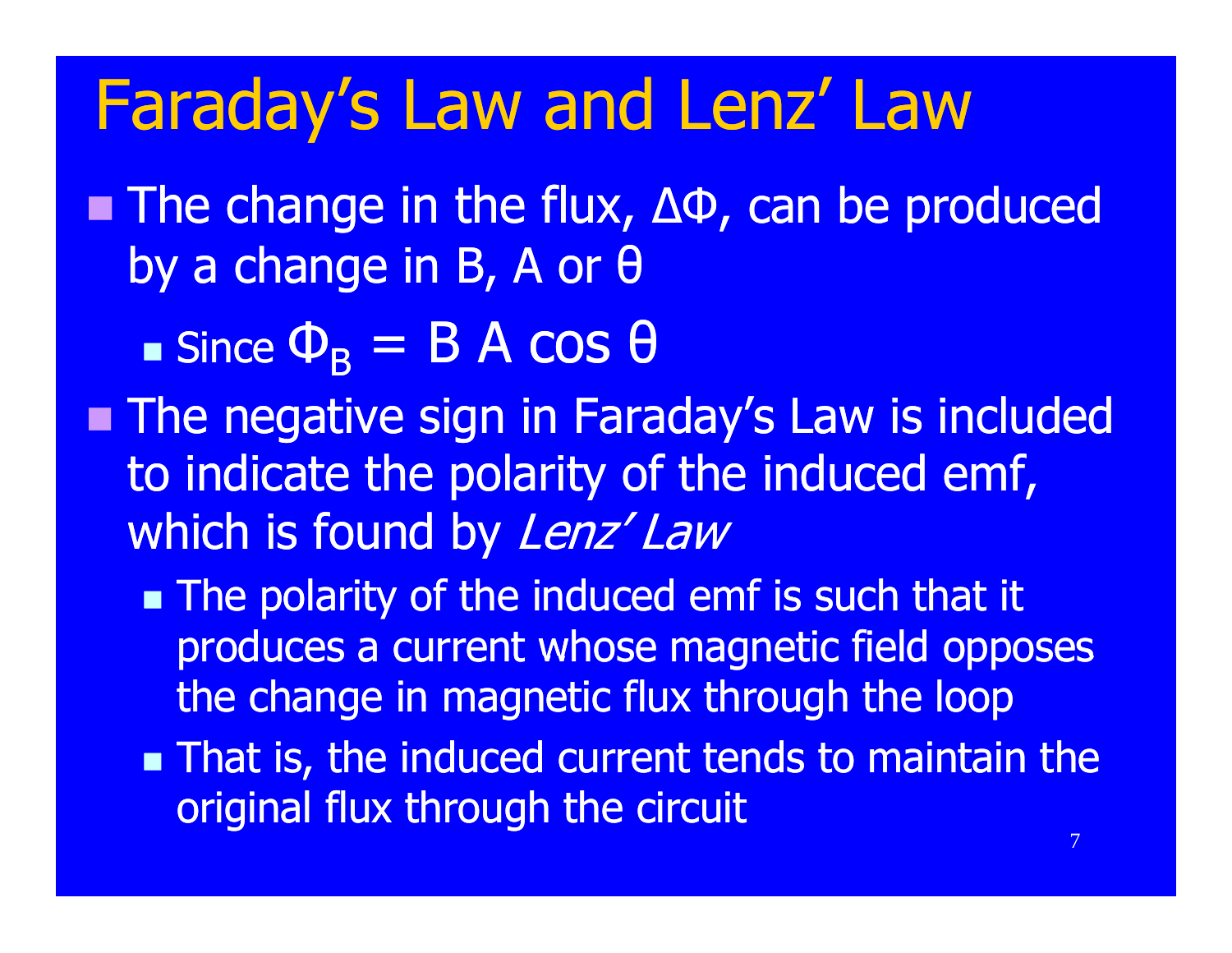# Application of Faraday's Law – Motional emf

- e<br>M A straight conductor of length ℓ moves perpendicularly with constant velocity through a uniform field
- П The electrons in the conductor experience a magnetic force
- $\blacksquare$  F = q v B П The electrons tend to move to the lower end of the conductor



© 2003 Thomson - Brooks Cole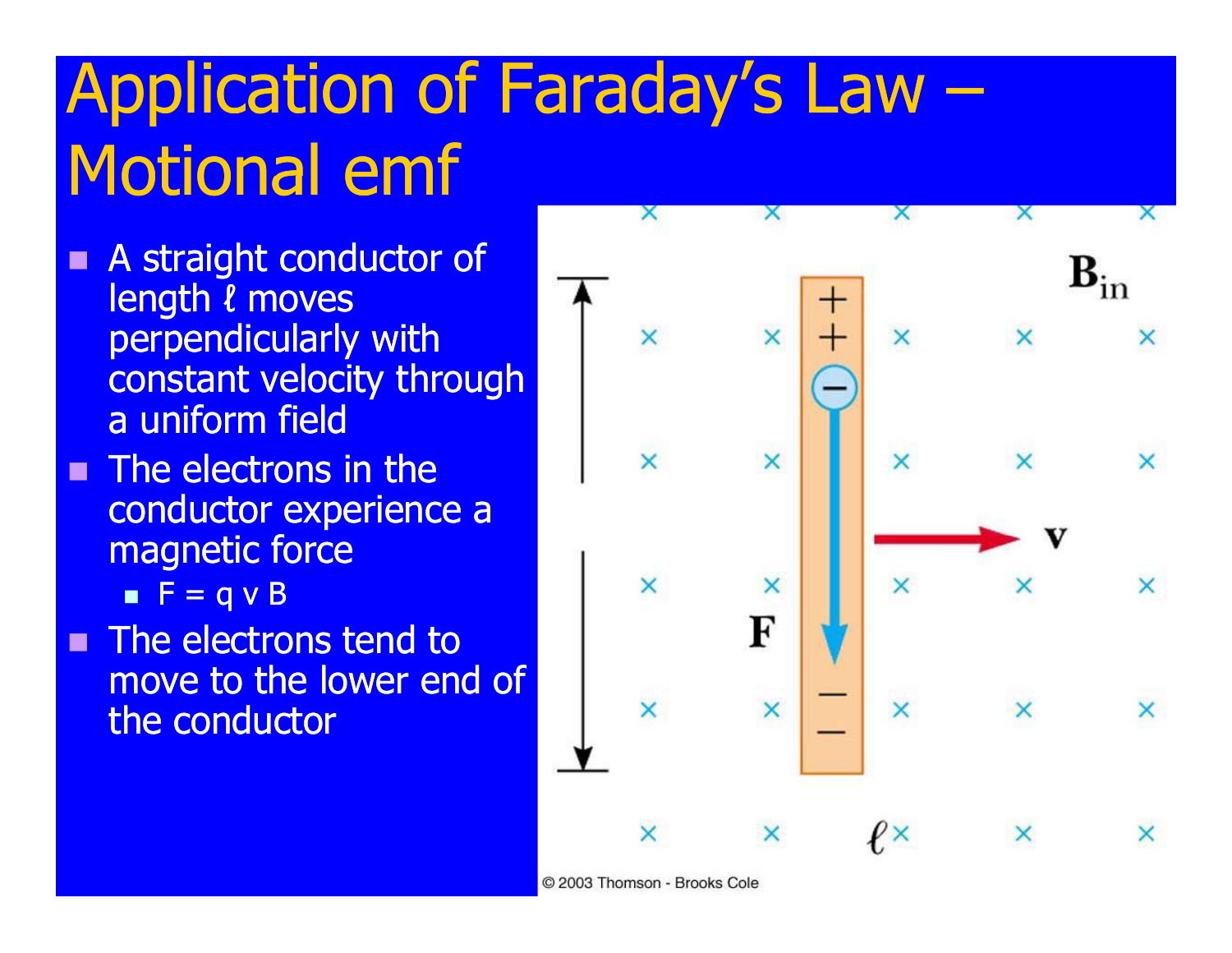## Motional emf

- **As the negative charges accumulate at the** base, a net positive charge exists at the upper end of the conductor
- **As a result of this charge separation, an electric example** field is produced in the conductor
- **Example Charges build up at the ends of the conductor** until the downward magnetic force is balanced by the upward electric force
- **There is a potential difference between the** upper and lower ends of the conductor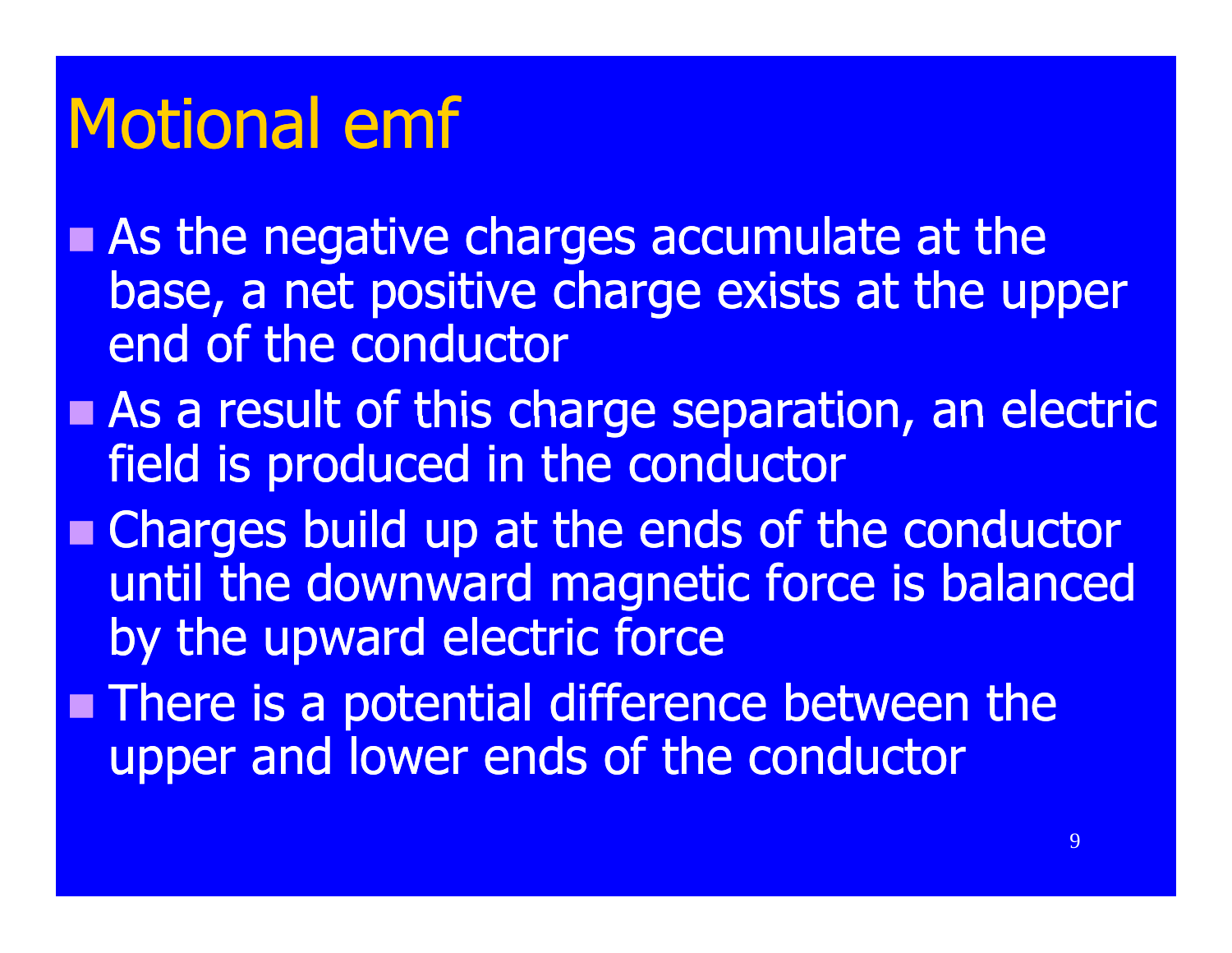### Motional emf

**The potential difference between the ends of** the conductor can be found by

 $\blacksquare$  $\Delta V = B \ell V$ 

**The upper end is at a higher potential than the** lower end

**A potential difference is maintained across** the conductor as long as there is motion through the field

**If the motion is reversed, the polarity of the** potential difference is also reversed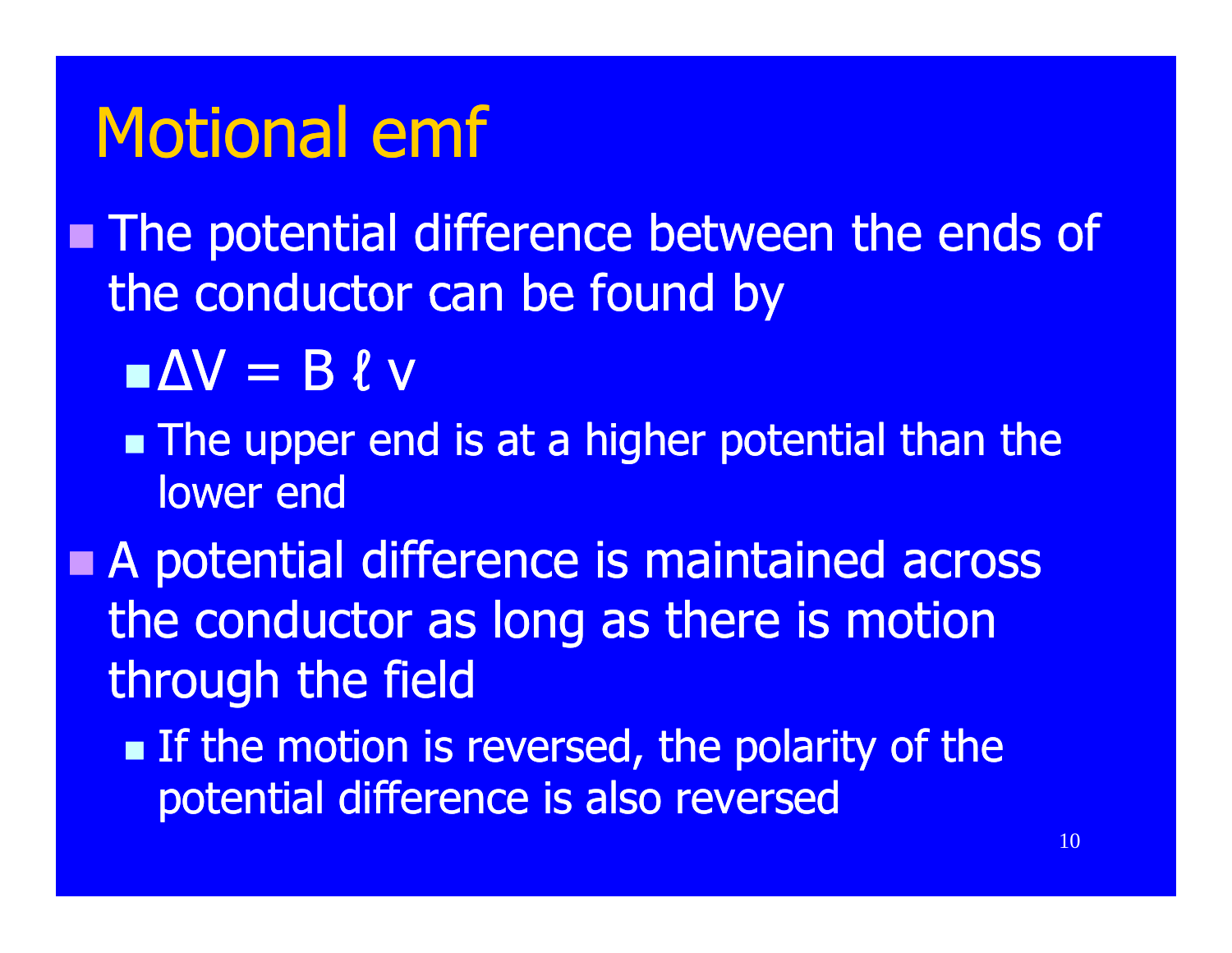## Motional emf in a Circuit

- **Assume the moving bare** has zero resistance
- **As the bar is pulled to a** the right with velocity v under the influence of an applied force, F, the free charges experience a magnetic force along the length of the bar
- **This force sets up an** induced current because the charges are free to **move in the closed path** (a)

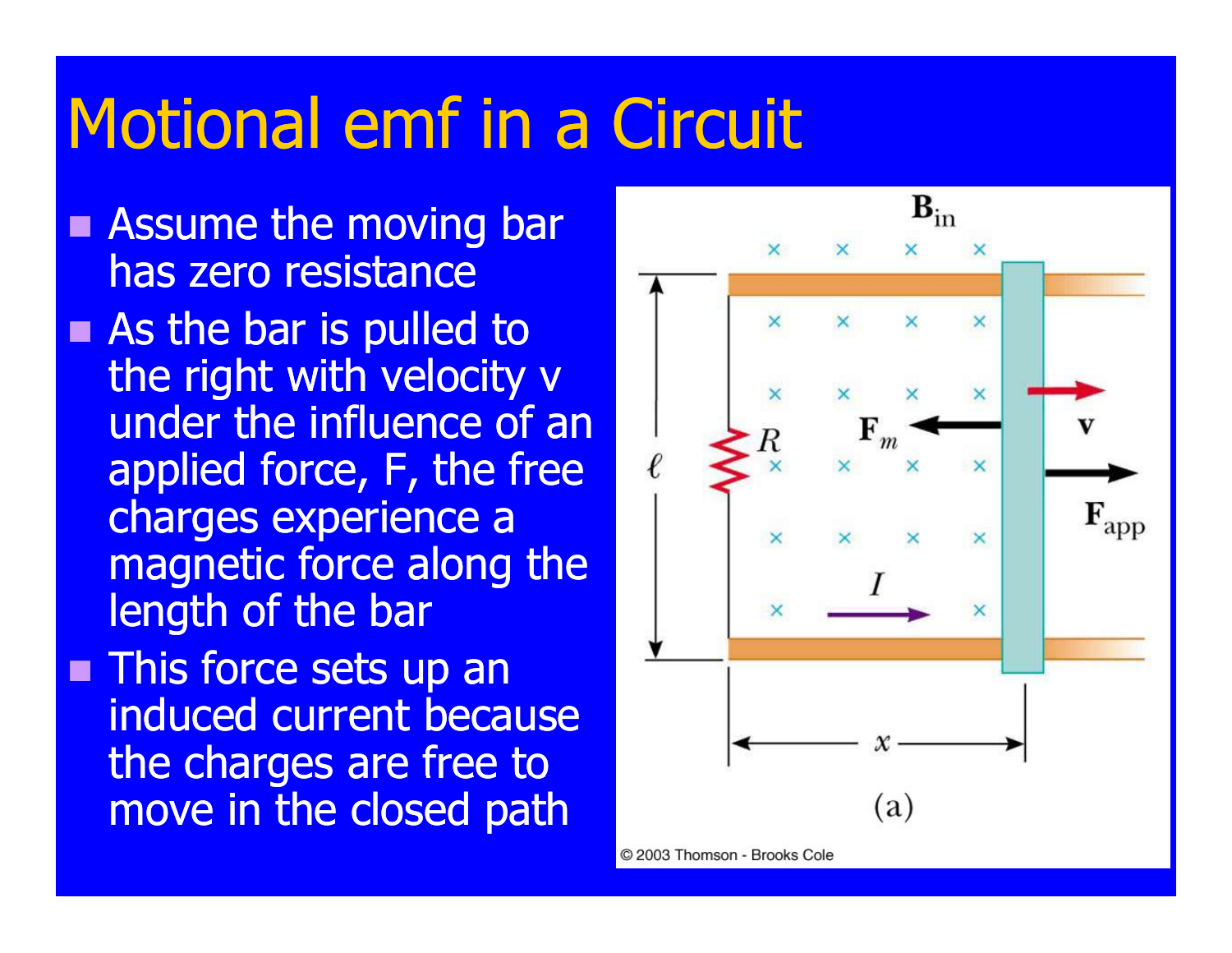## Motional emf in a Circuit

e<br>M The changing magnetic flux through the loop and the corresponding induced emf in the bar result from the *change in area* of the loop **The induced, motional** emf, acts like a battery

in the circuit

ε  $= B\ell v$  and





© 2003 Thomson - Brooks Cole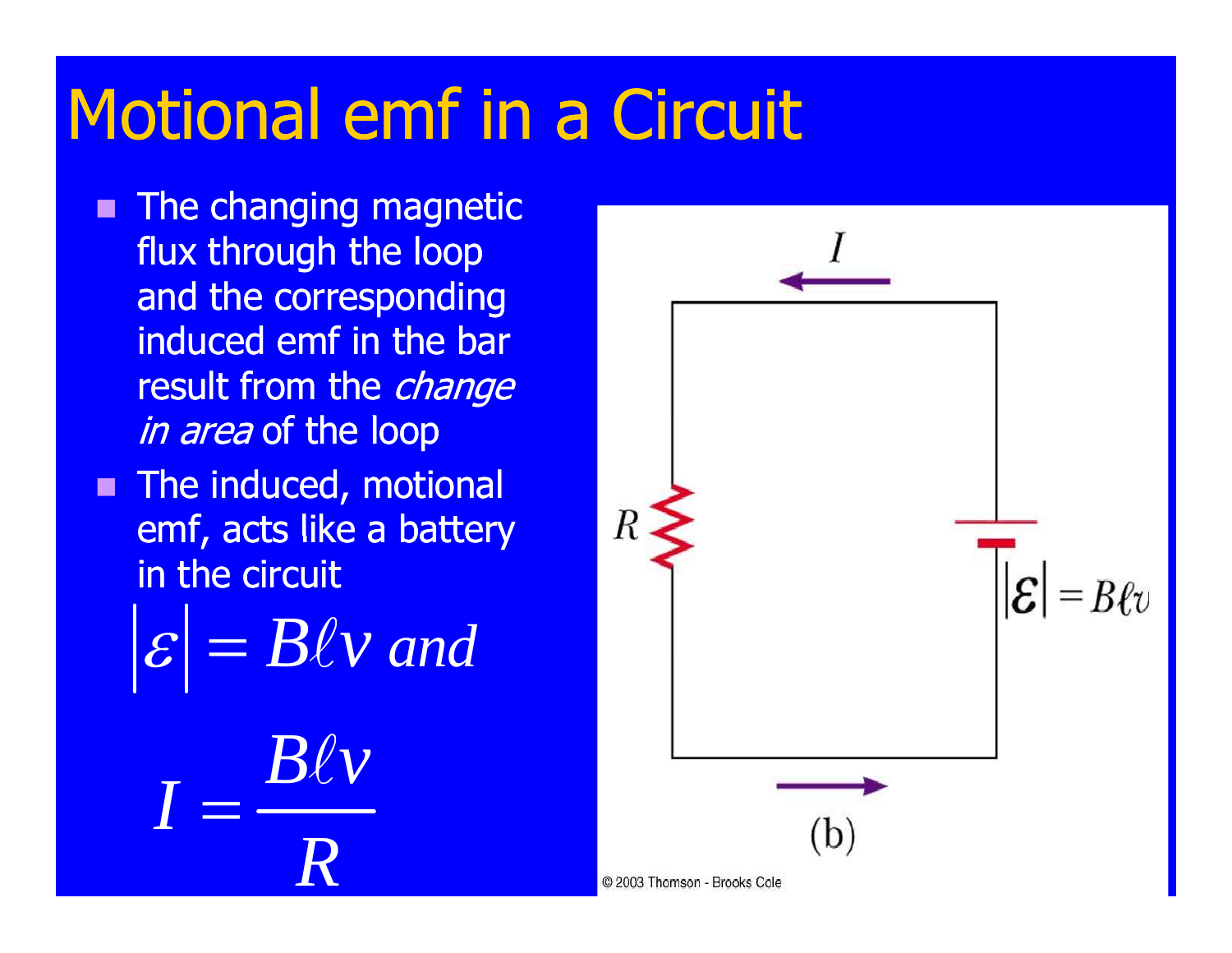# Lenz' Law Revisited – Moving Bar Example

- **As the bar moves to the** right, the magnetic flux through the circuit increases with time because the area of the loop increases
- **The induced current** must be in a direction such that it opposes the change in the external magnetic flux

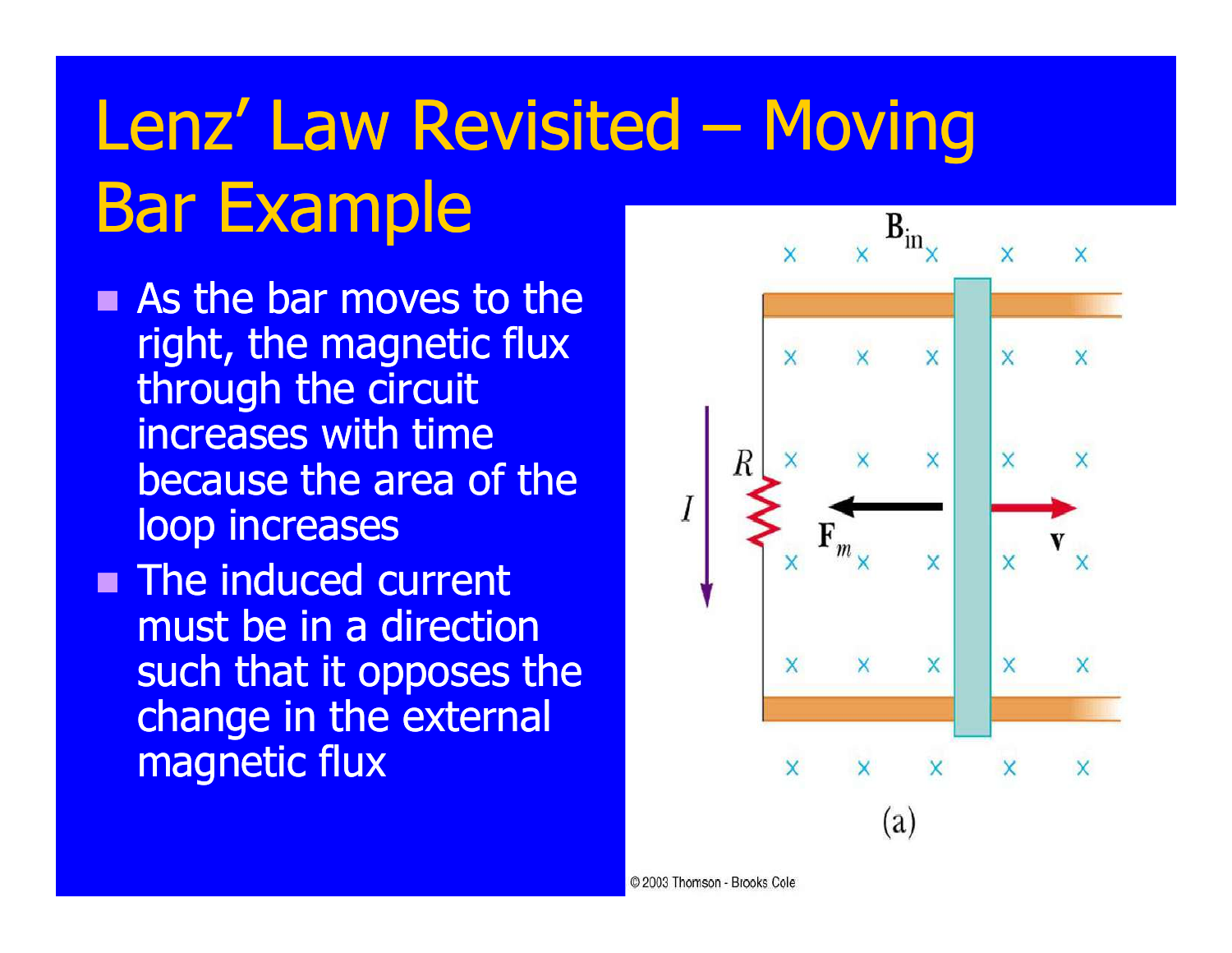## Lenz' Law, Bar Example

- **The flux due to the external field in increasing** into the page
- **The flux due to the induced current must be** out of the page
- **Therefore the current must be** counterclockwise when the bar moves to the right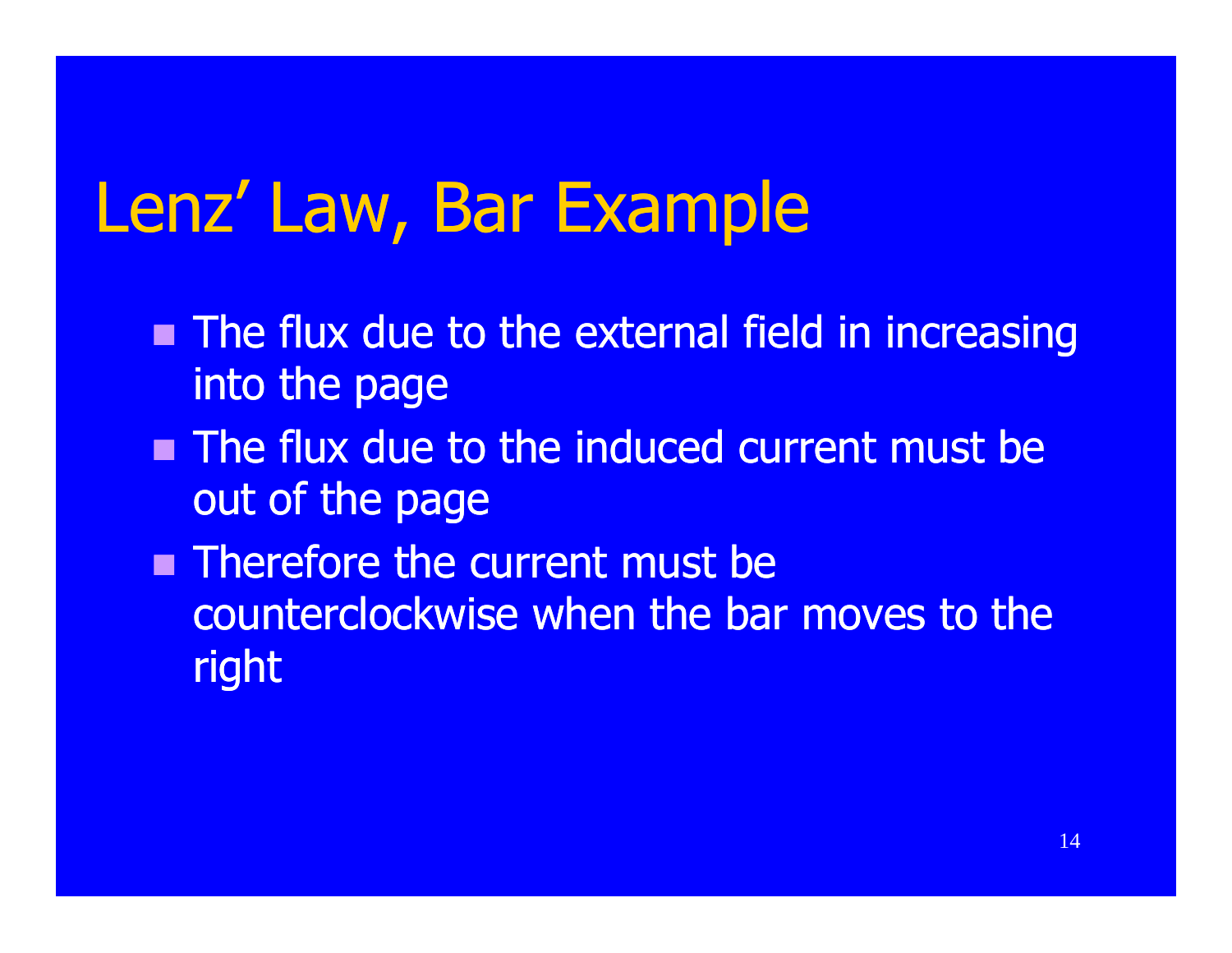### Lenz' Law, Bar Example, final

- **The bar is moving** toward the left
- **The magnetic flux** through the loop is decreasing with time
- **The induced current** must be clockwise to produce its own flux into the page



© 2003 Thomson - Brooks Cole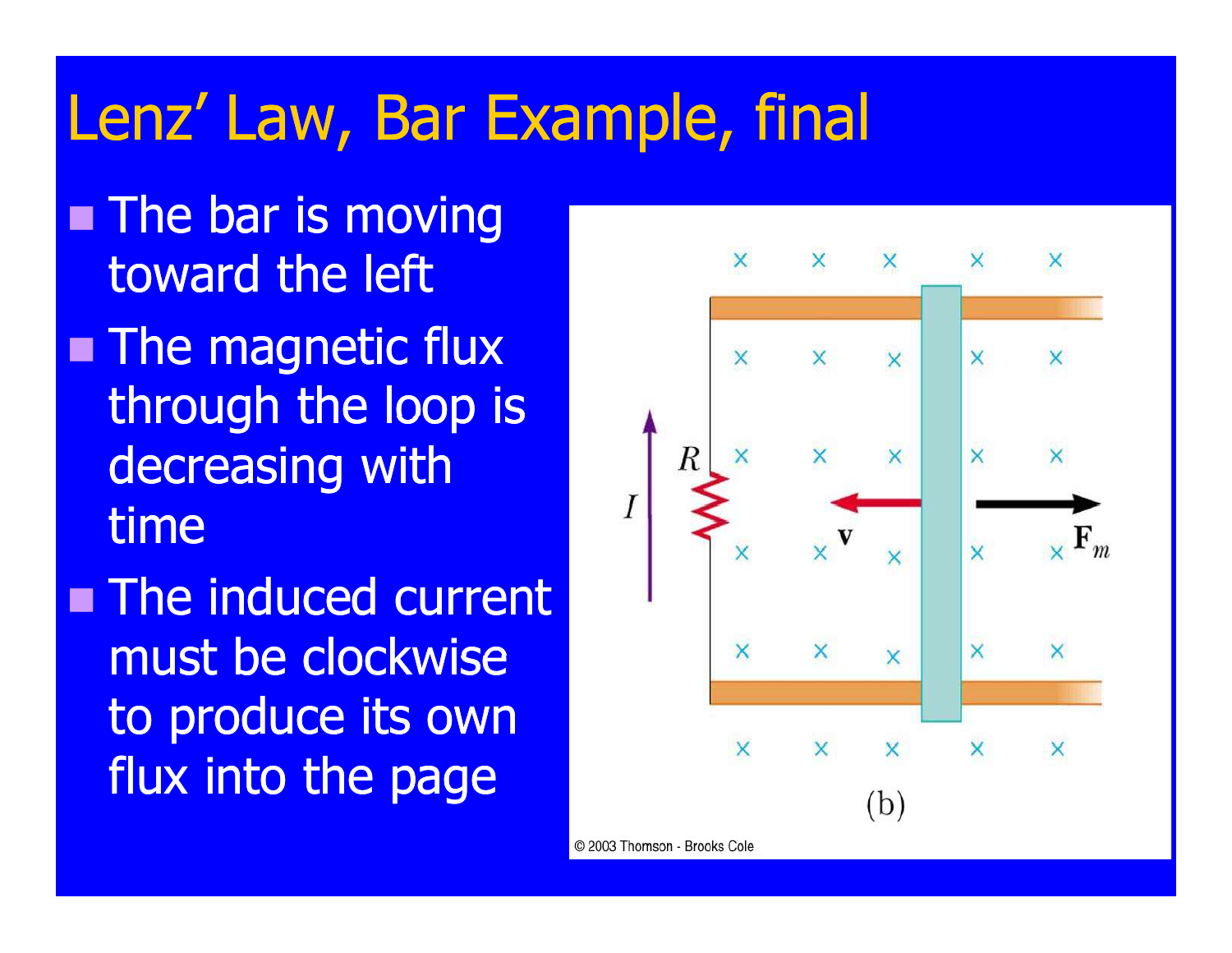#### Generators

 Alternating Current (AC) generator **Converts mechanical energy to electrical** energy **Consists of a wire loop rotated by some** external means **There are a variety of sources that can** supply the energy to rotate the loop **These may include falling water, heat by** burning coal to produce steam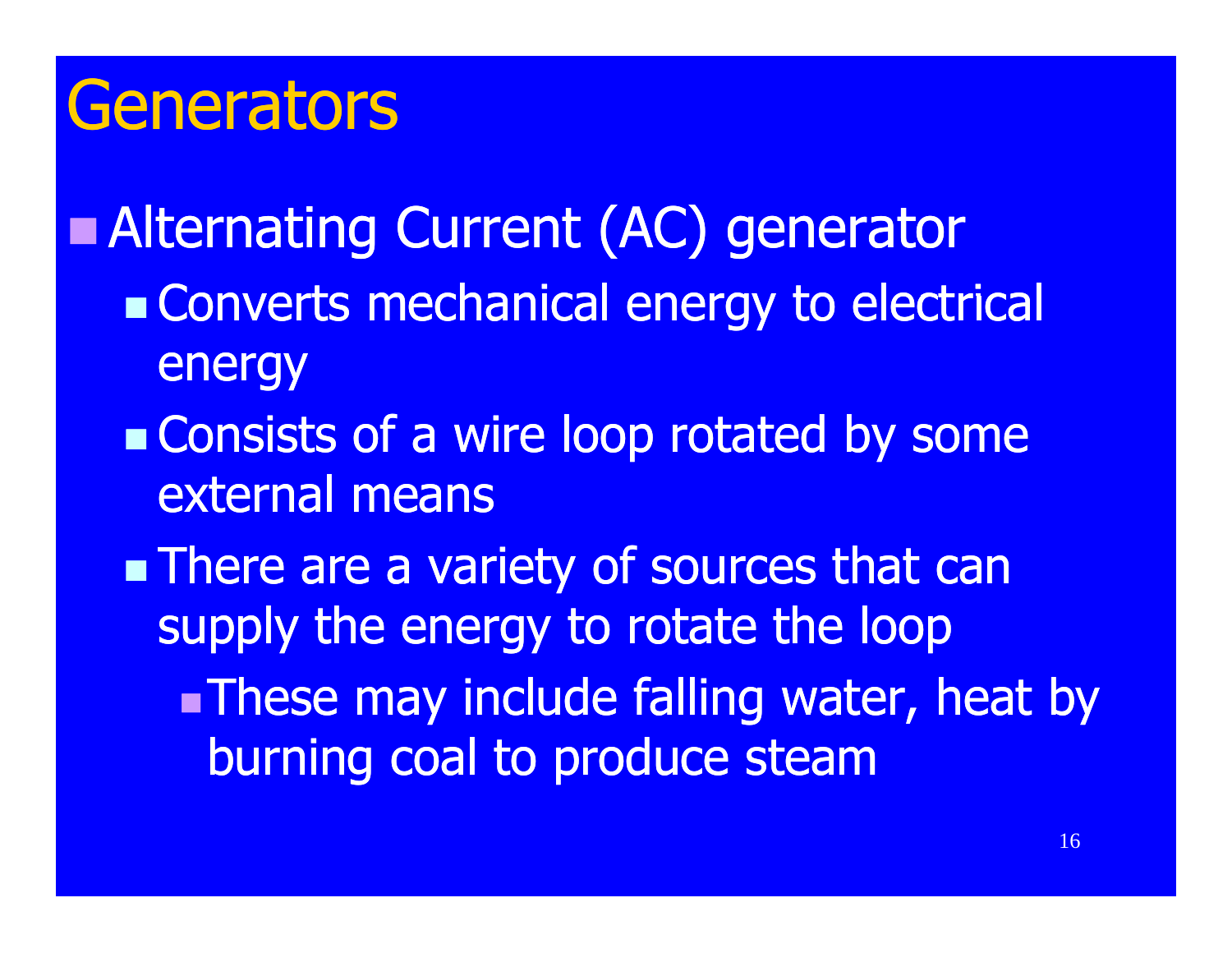## AC Generators

#### **Basic operation of** the generator

- **As the loop rotates, the** magnetic flux through it chan ges with time
- **This induces an emf and** a current in the external **circuit**
- **The ends of the loop are** connected to slip rings that rotate with the loop
- **Example Connections to the** external circuit are made by stationary brushed in contact with the slip rings

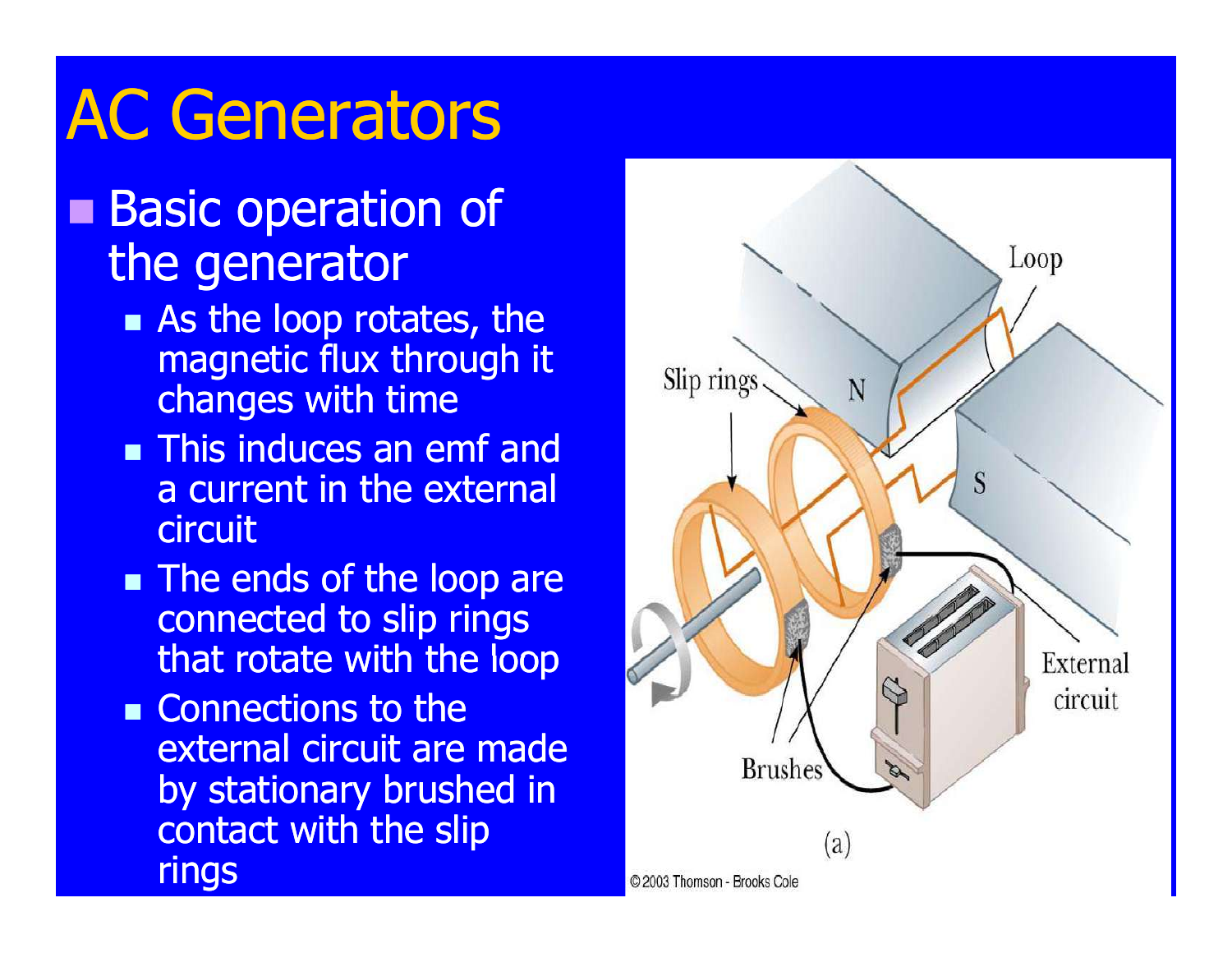### AC Generators

 $\blacksquare$ The emf generated by the rotating loop can be found by

ε =2 Β ℓ ν<sub>⊥</sub>=2 Β ℓ sin θ

- П **If the loop rotates with a** constant angular speed, ω, and N turns
	- ε = N B A ω sin ω t
- $\blacksquare$   $\varepsilon = \varepsilon_{\text{max}}$  when loop is parallel to the field
- **Service Service**  $\epsilon = 0$  when when the loop is perpendicular to the field

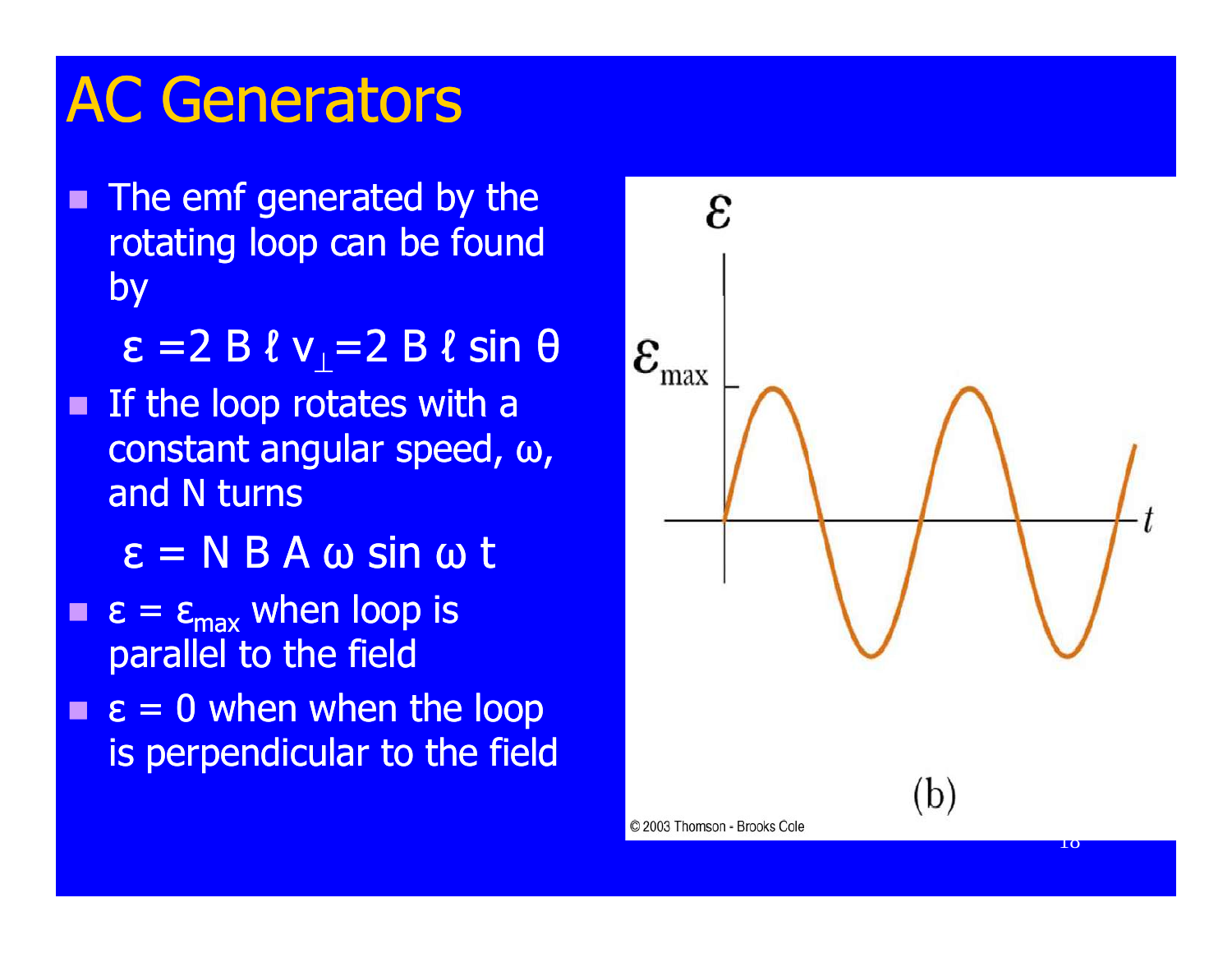#### **Inductance**

Mutual inductance: a changing current in one coil will induce a current in a second coil.

$$
\mathcal{E}_2 = -M \frac{\Delta I_1}{\Delta t}
$$

And vice versa; note that the constant M, known as the mutual inductance, is the same **:**

$$
\mathcal{E}_1 = -M \frac{\Delta I_2}{\Delta t}
$$

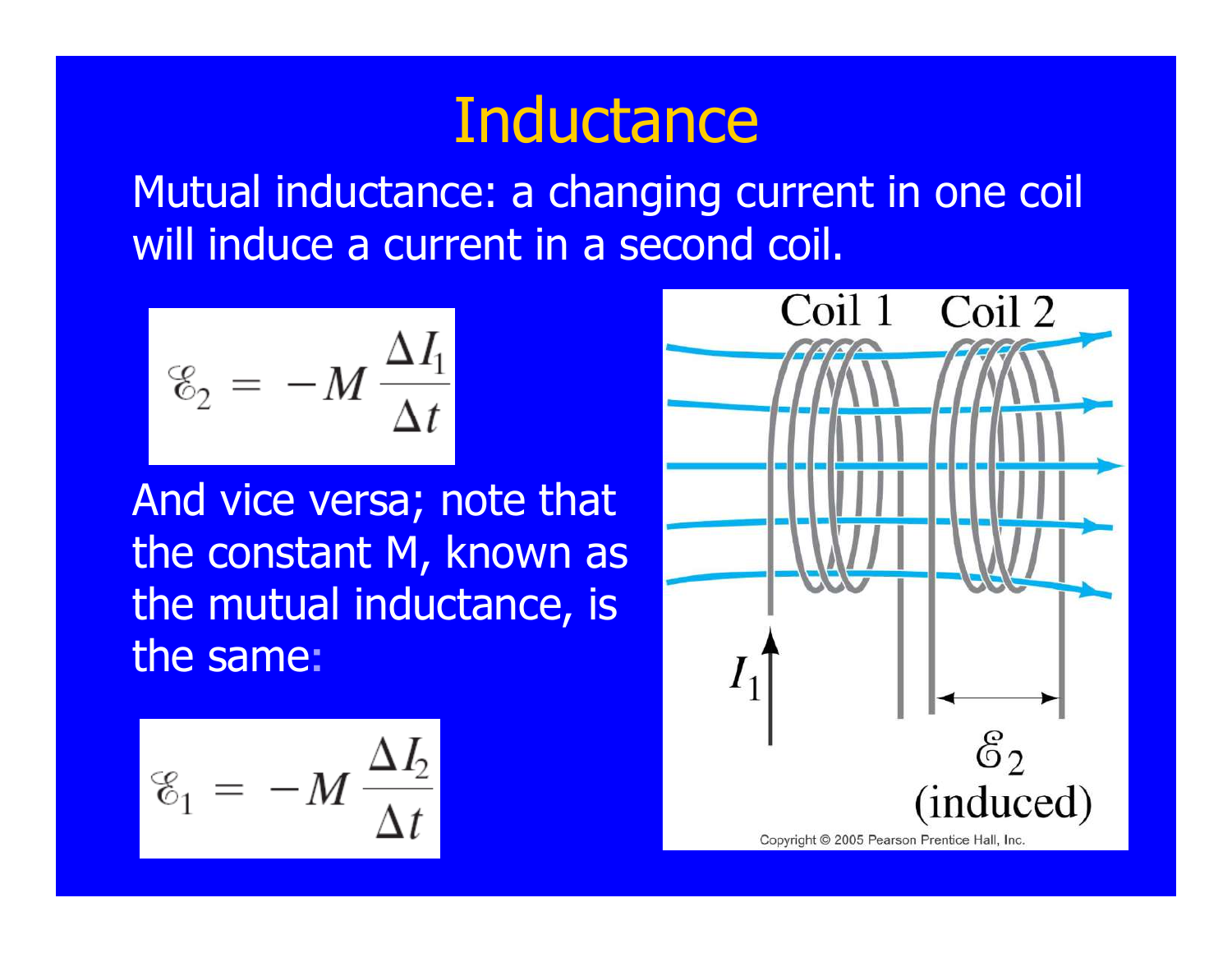## Unit of inductance: the henry, H.  $1$  H =  $1$  V·s/A =  $1$  Ω·s.

A transformer is an example of mutual inductance.

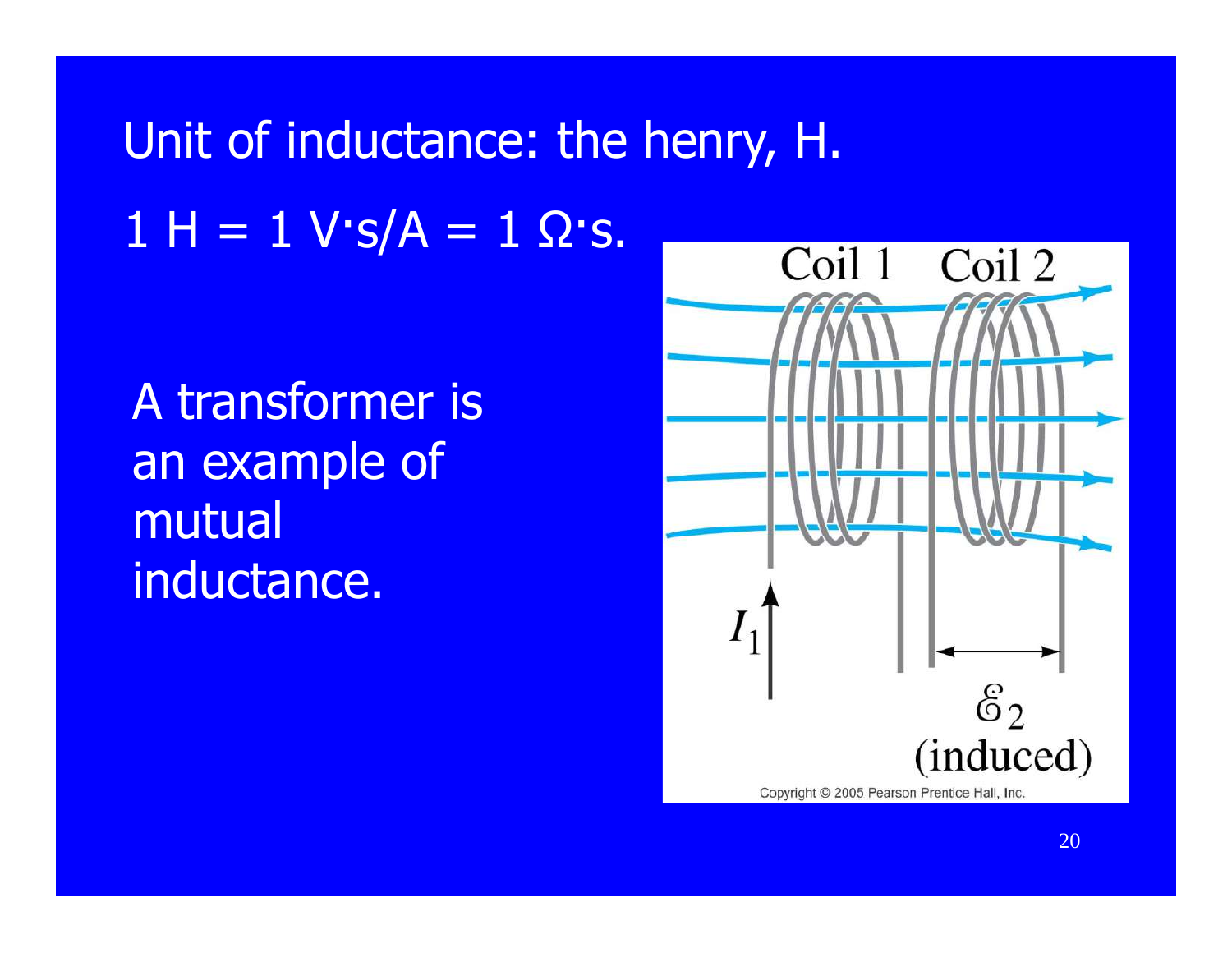### Self-inductance

Self-inductance occurs when the changing flux through a circuit arises from the circuit itself **As the current increases, the magnetic flux** through a loop due to this current also increases **The increasing flux induces an emf that opposes** the current

$$
\frac{I}{\text{increasing}} + \text{0000000} + \text{000000}
$$
\n
$$
\frac{I}{\text{decreasing}} - \text{0000000} + \text{00000}
$$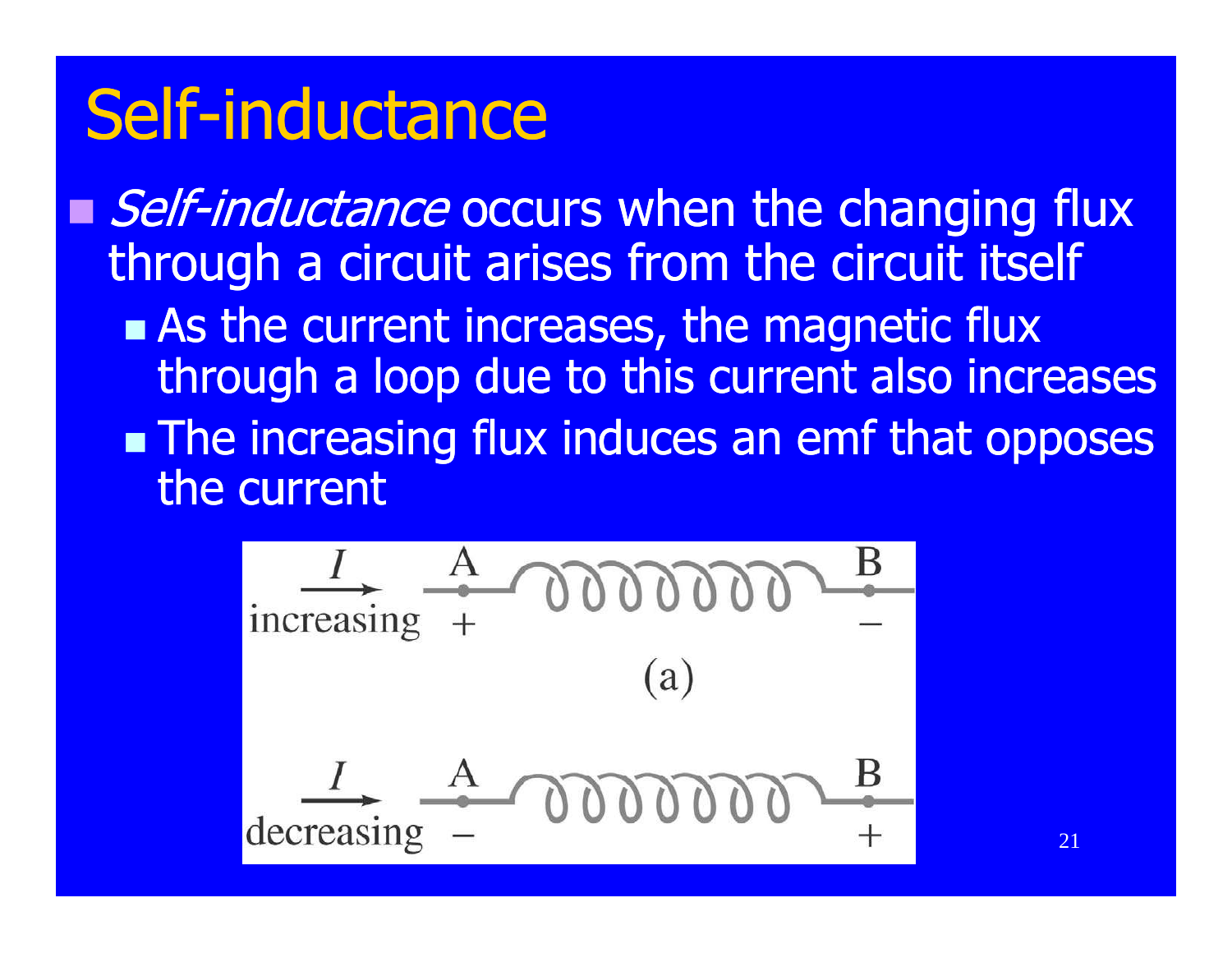## Self-inductance

**The self-induced emf must be proportional to the self-induced emf must be proportional to** the time rate of change of the current



**L** is a proportionality constant called the *inductance* of the device

**The negative sign indicates that a changing** current induces an emf in opposition to that change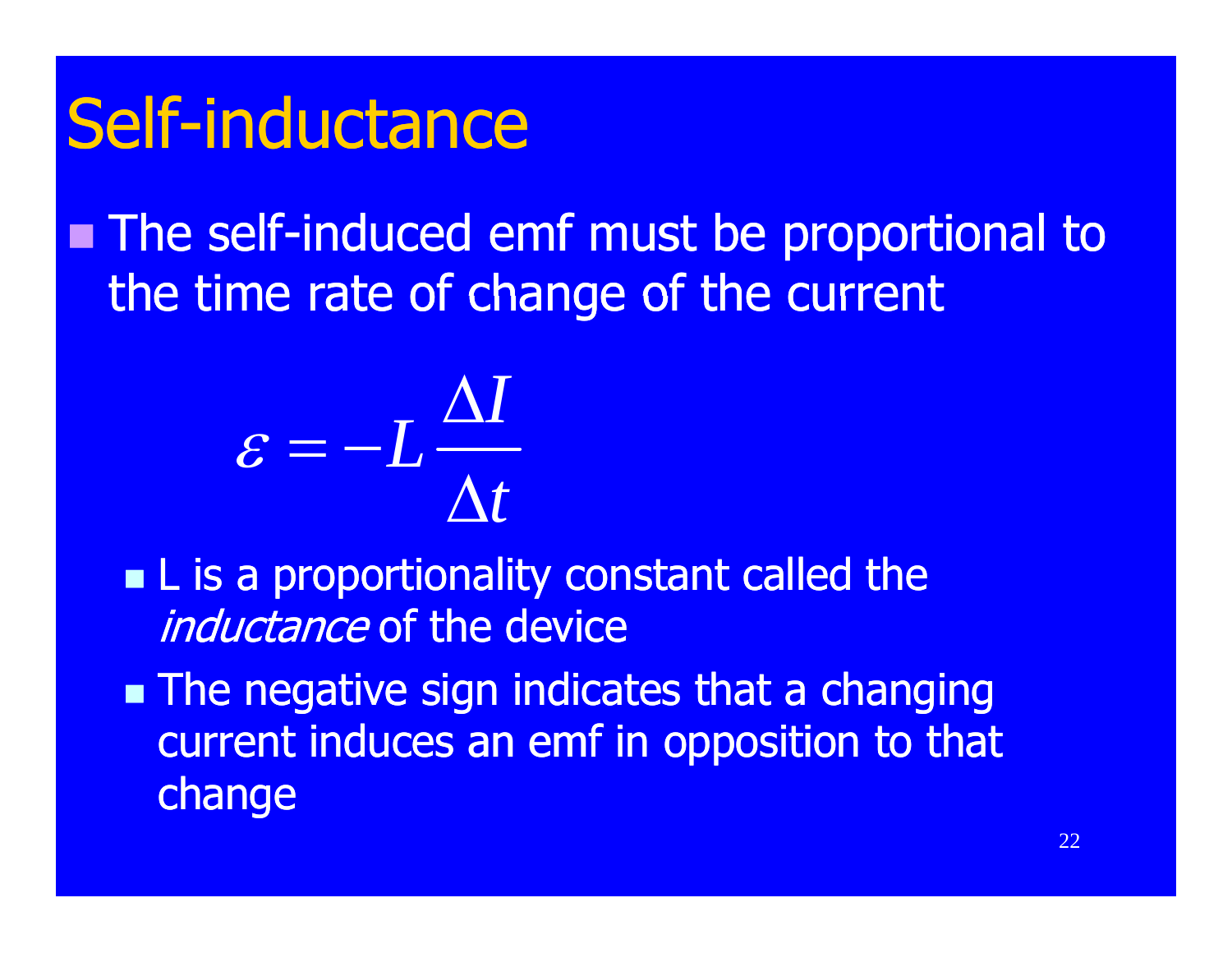## Self-inductance

**The inductance of a coil depends on** geometric factors **The SI unit of self-inductance is the Henry**  $\blacksquare$  1 H = 1 (V  $\cdot$  s) / A **Nou can determine an equation for L** 

> *B* $L = N \frac{\Delta \Phi_B}{\Delta E} = \frac{NB}{A}$ *I I* Δ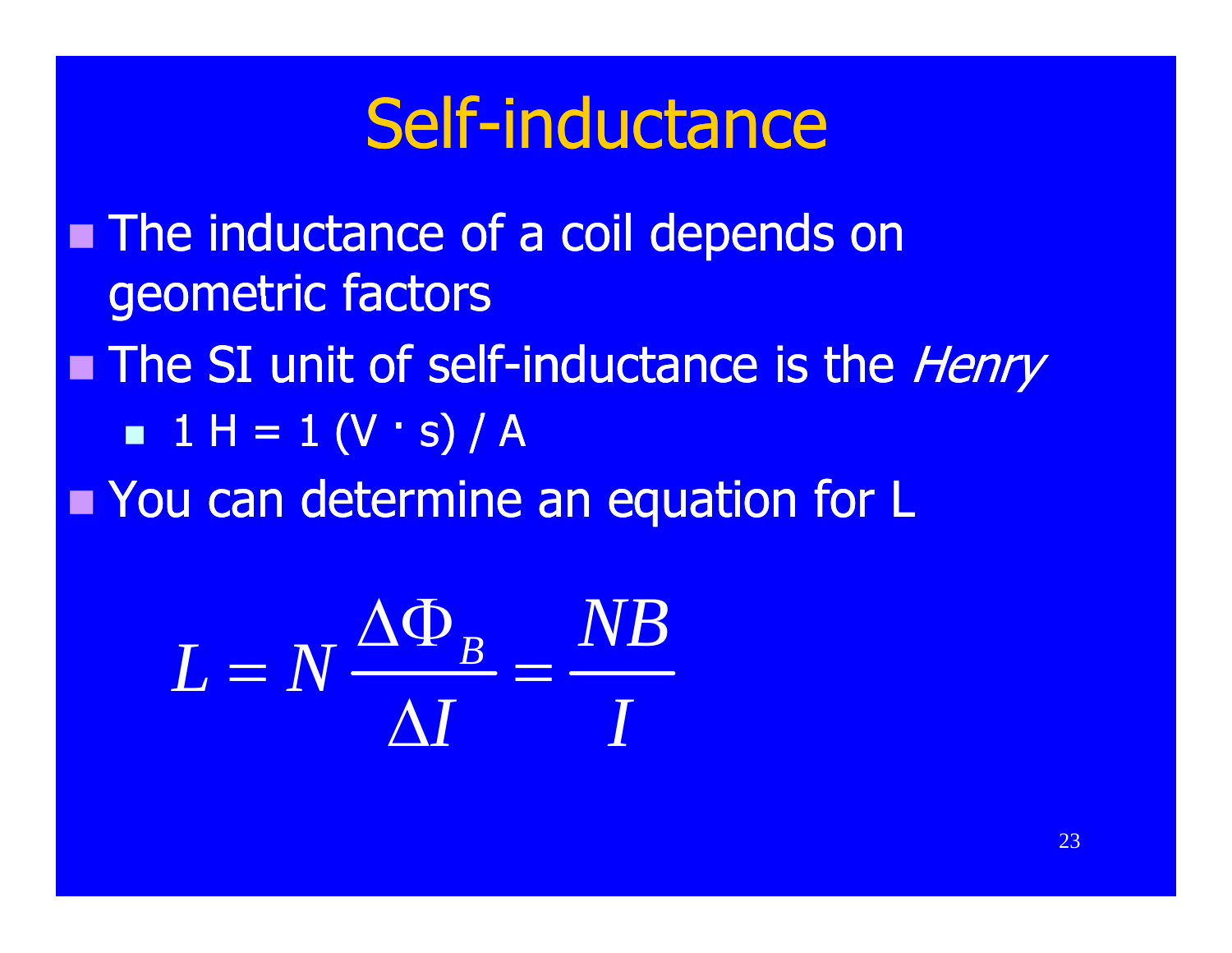## Inductor in a Circuit

- **Inductance can be interpreted as a measure** of opposition to the rate of chan ge in the current
	- **Remember resistance R is a measure of opposition** to the current
- **As a circuit is completed, the current begins to** increase, but the inductor produces an emf that opposes the increasin g current
	- **Therefore, the current doesn't change from 0 to** its maximum instantaneously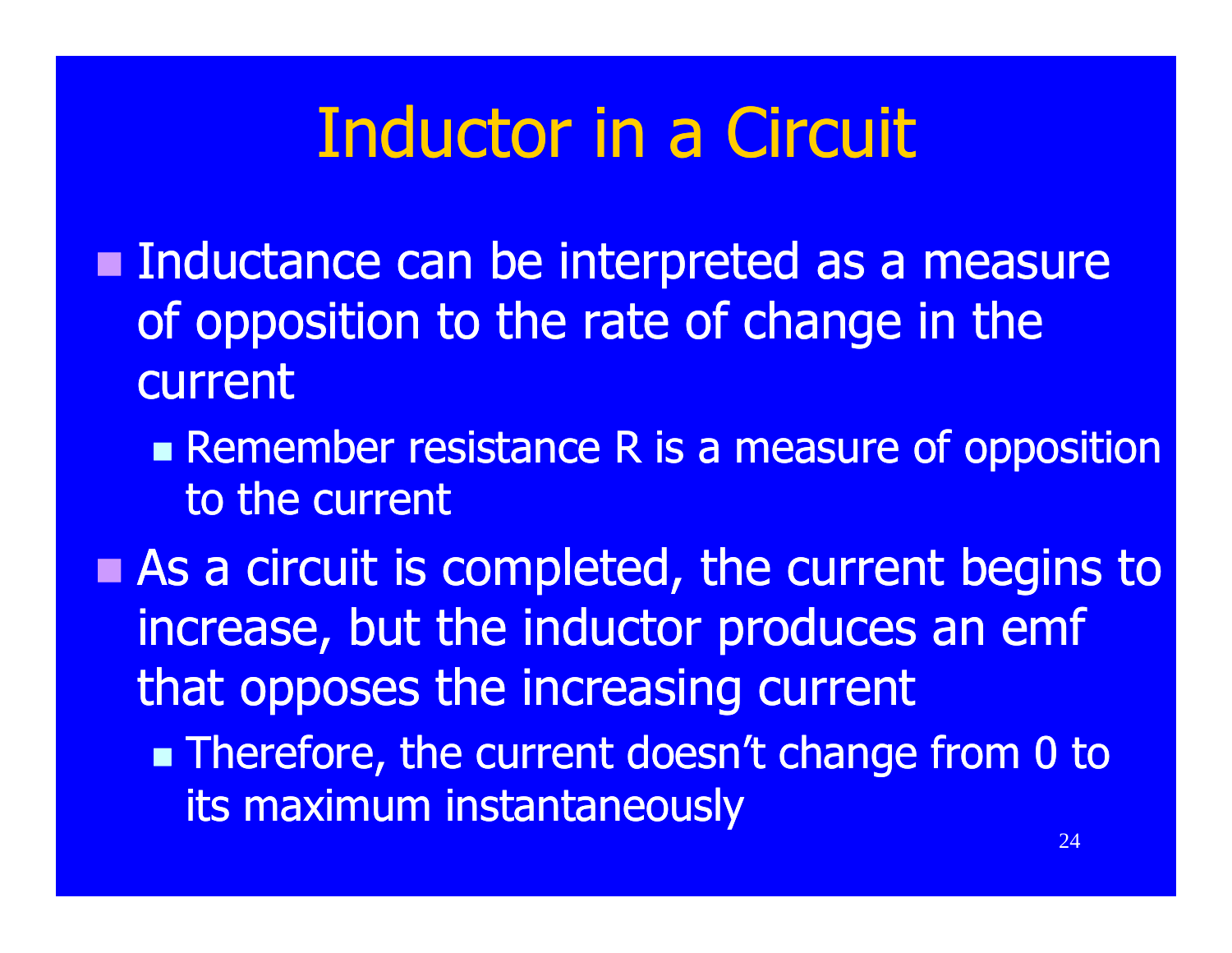# Inductor in a Circuit: LR Circuit  $\overline{A}$ Switch

As a circuit is completed, the current begins to increase, but the inductor produces an emf that opposes the increasing current. Therefore, the current doesn't change from 0 to its maximum instantaneously.

Initially most of the voltage drop across the inductor, as the current is changing rapidly. With time, the current will increase less and less, until all the voltage is across the resistor**.**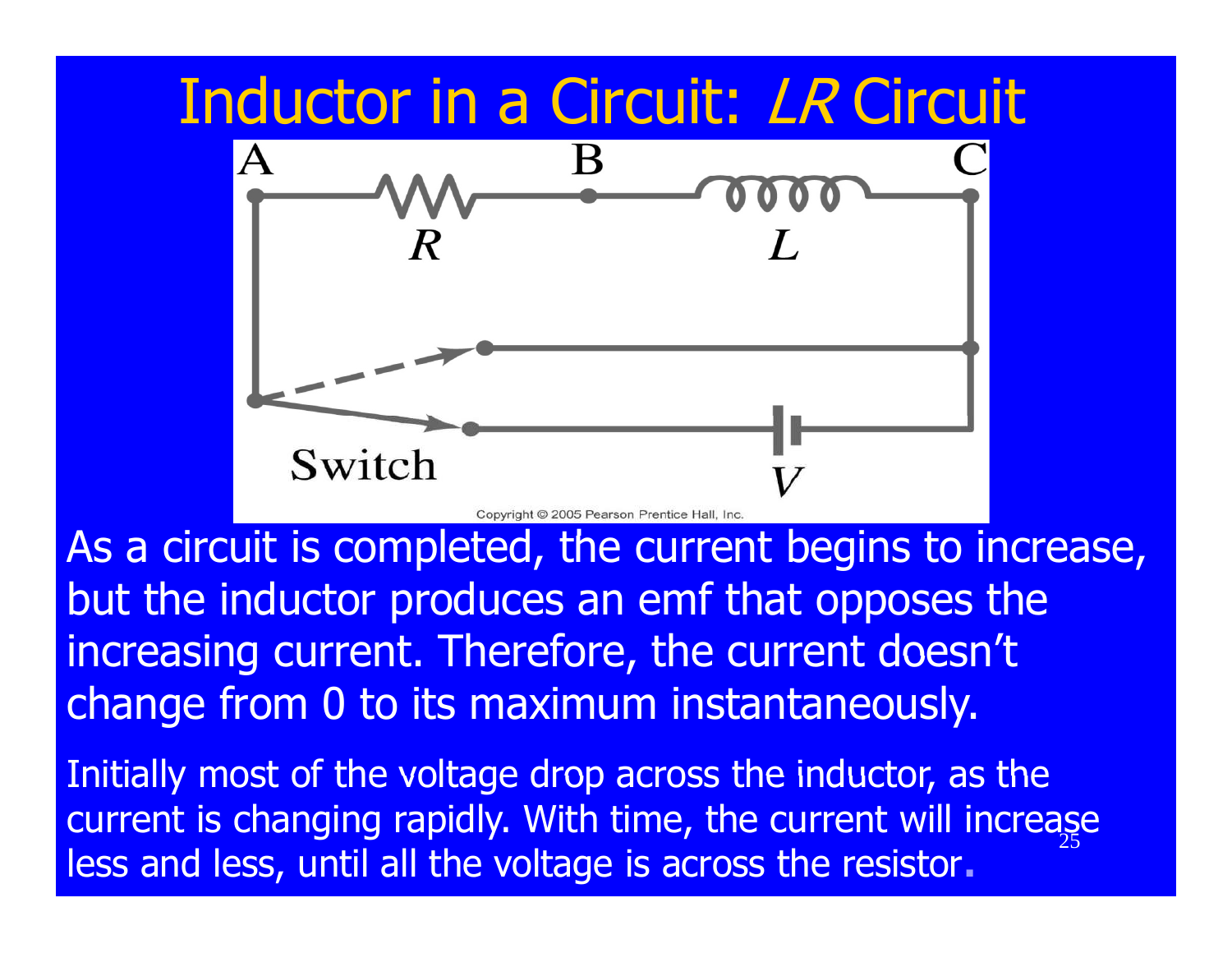#### The sum of potential differences around the loop gives

$$
L\frac{dI}{dt} + RI = V_0.
$$

#### Integrating gives the current as <sup>a</sup> function of time:

$$
I = \frac{V_0}{R} (1 - e^{-t/\tau})
$$

#### The time constant of an LR circuit is

$$
\tau \ = \ \frac{L}{R}
$$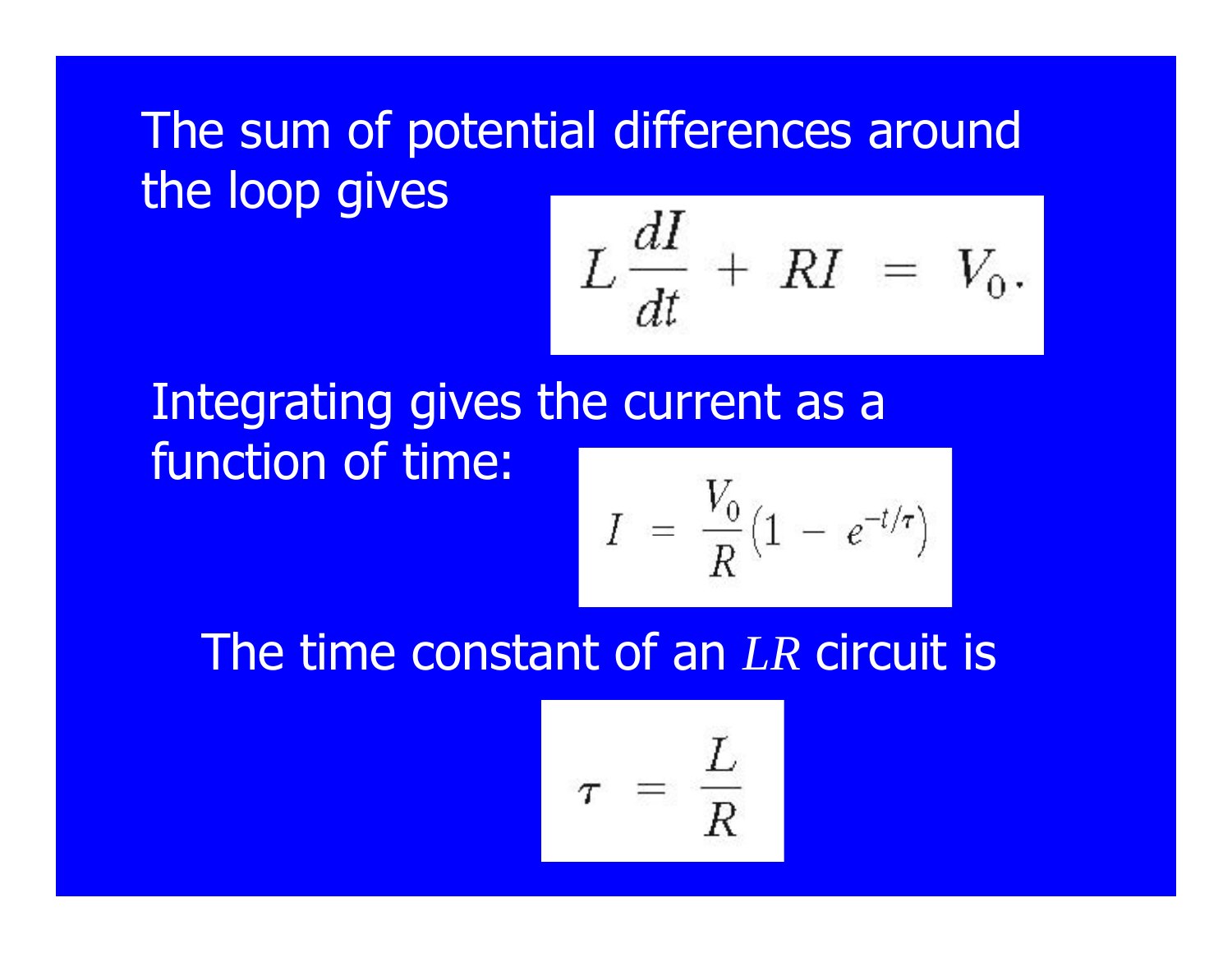## LR Circuit

**Nhen the current** reaches its maximum, the rate of change and the back emf are zero**The time constant,**  $\tau$ **,** for an *LR* circuit is the time required for the current in the circuit to reach 63.2% of its final value

**The time constant**  $\tau$ depends on  $L$  and  $R$ 

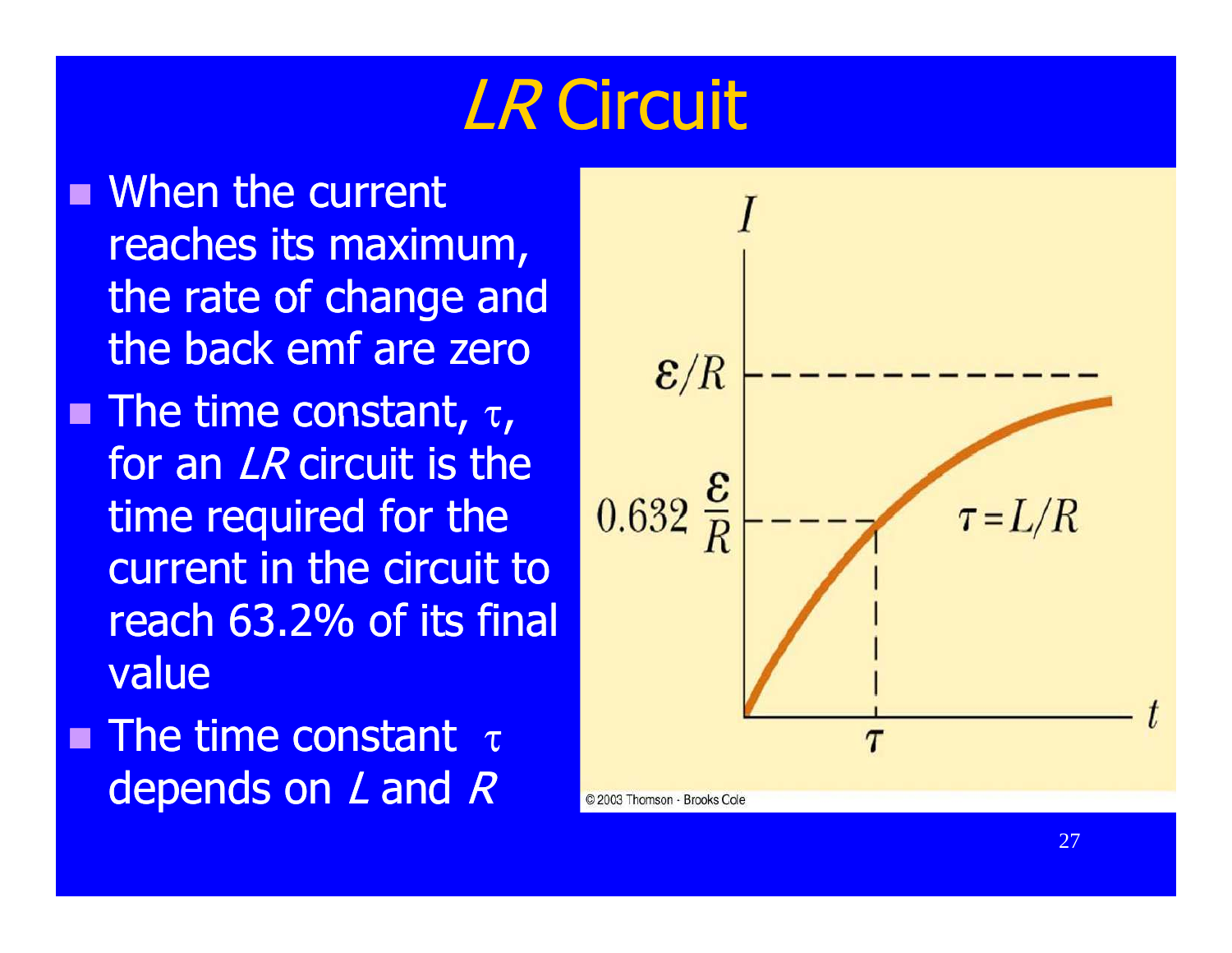#### If the circuit is then shorted across the battery, the current will gradually decay away.

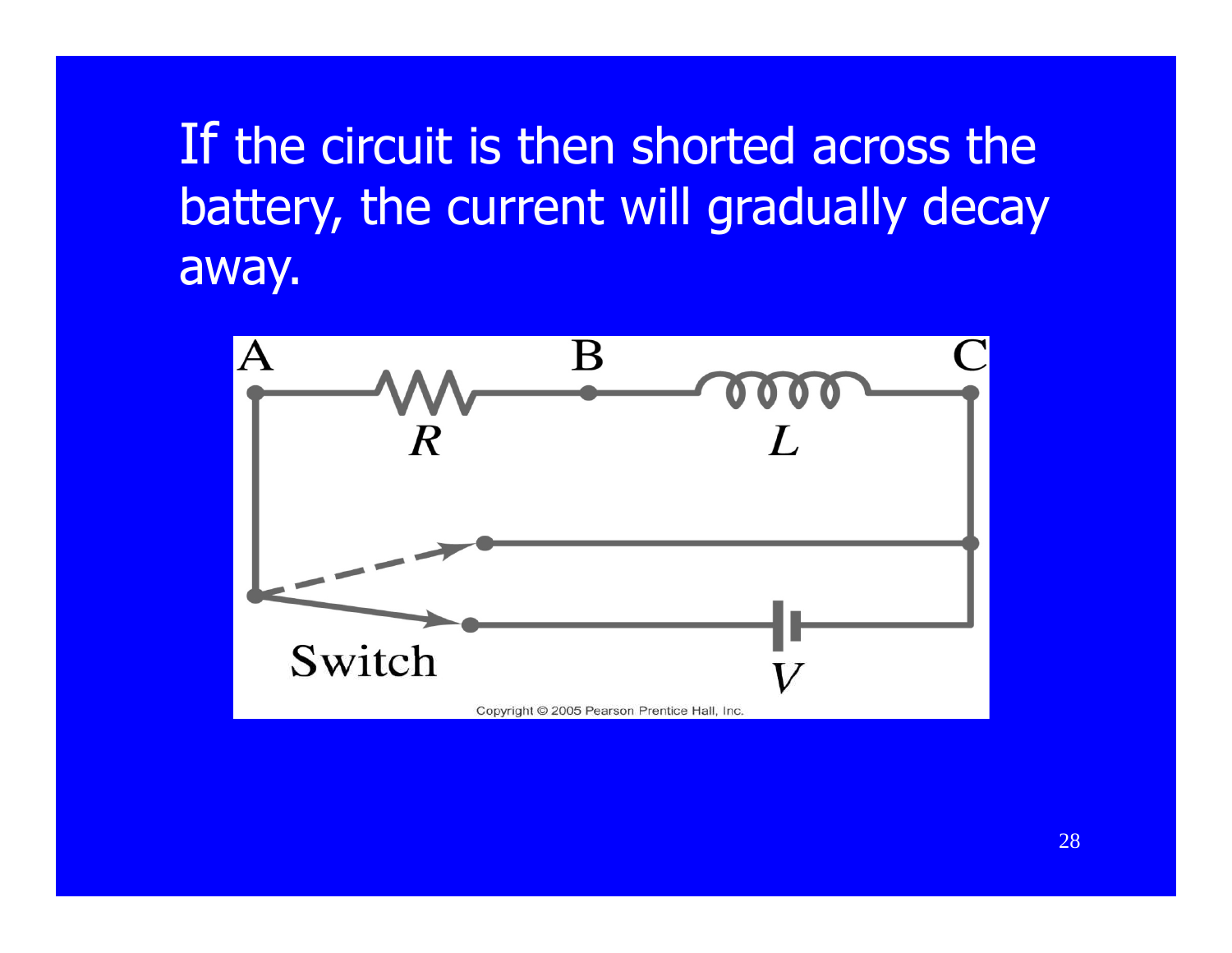$$
I = \left(\frac{V}{R}\right) \left(1 - e^{-t/\tau}\right)
$$

$$
I = I_{\text{max}} e^{-t/\tau}
$$

$$
\mathsf{here} \qquad \tau =
$$

wh

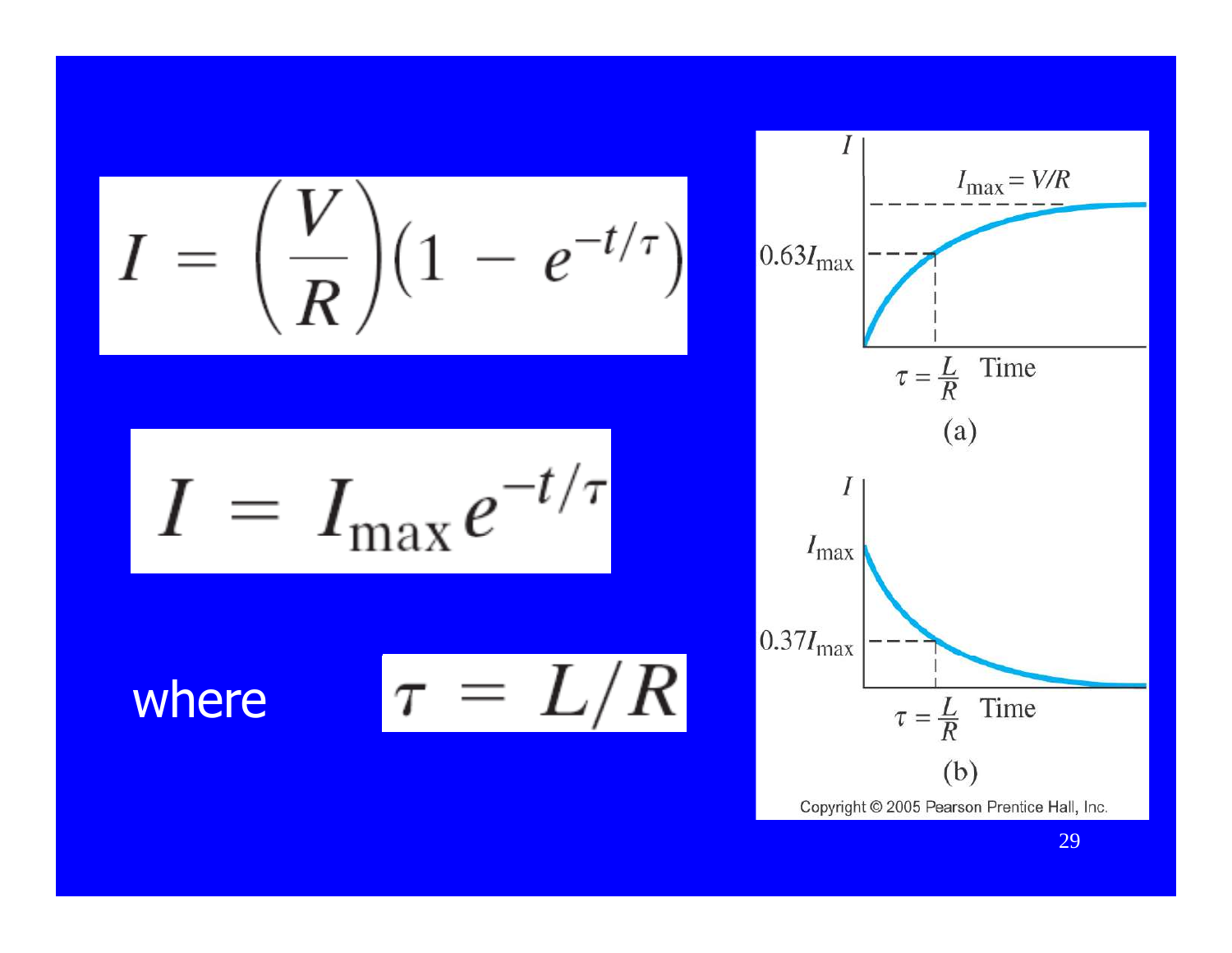## Energy Stored in a Magnetic Field

- **The emf induced by an inductor prevents** a battery from establishing an instantaneous current in a circuit
- **The battery has to do work to produce a** current
	- **This work can be thought of as energy stored** by the inductor in its magnetic field ■PE<sub>L</sub> = ½ L I<sup>2</sup>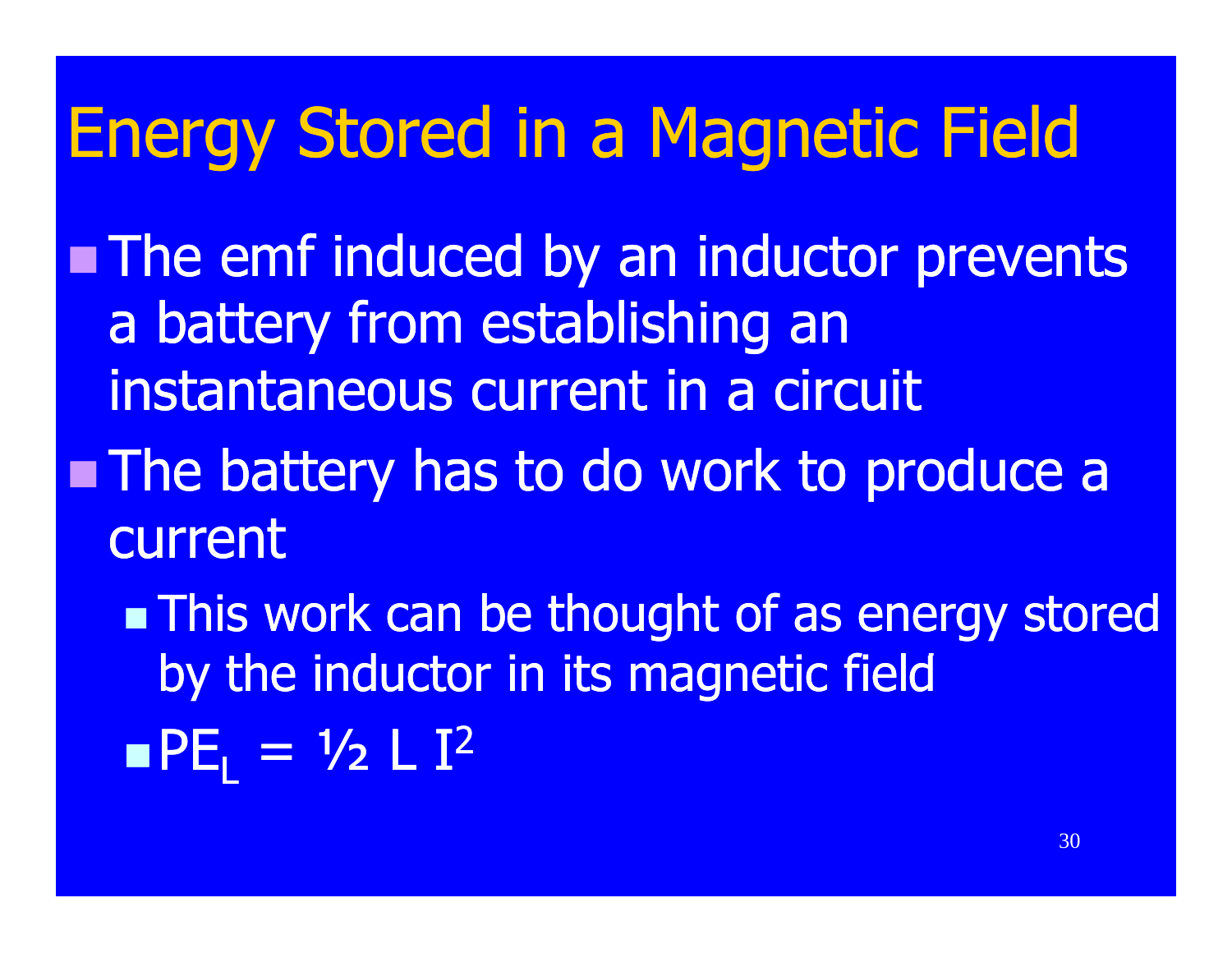#### Energy Stored in a Magnetic Field

Just as we saw that energy can be stored in an electric field, energy can be stored in a magnetic field as well, in an inductor, for exam ple.

Analysis shows that the energy density of the field is given by:

$$
u = \text{energy density} = \frac{1}{2} \frac{B^2}{\mu_0}
$$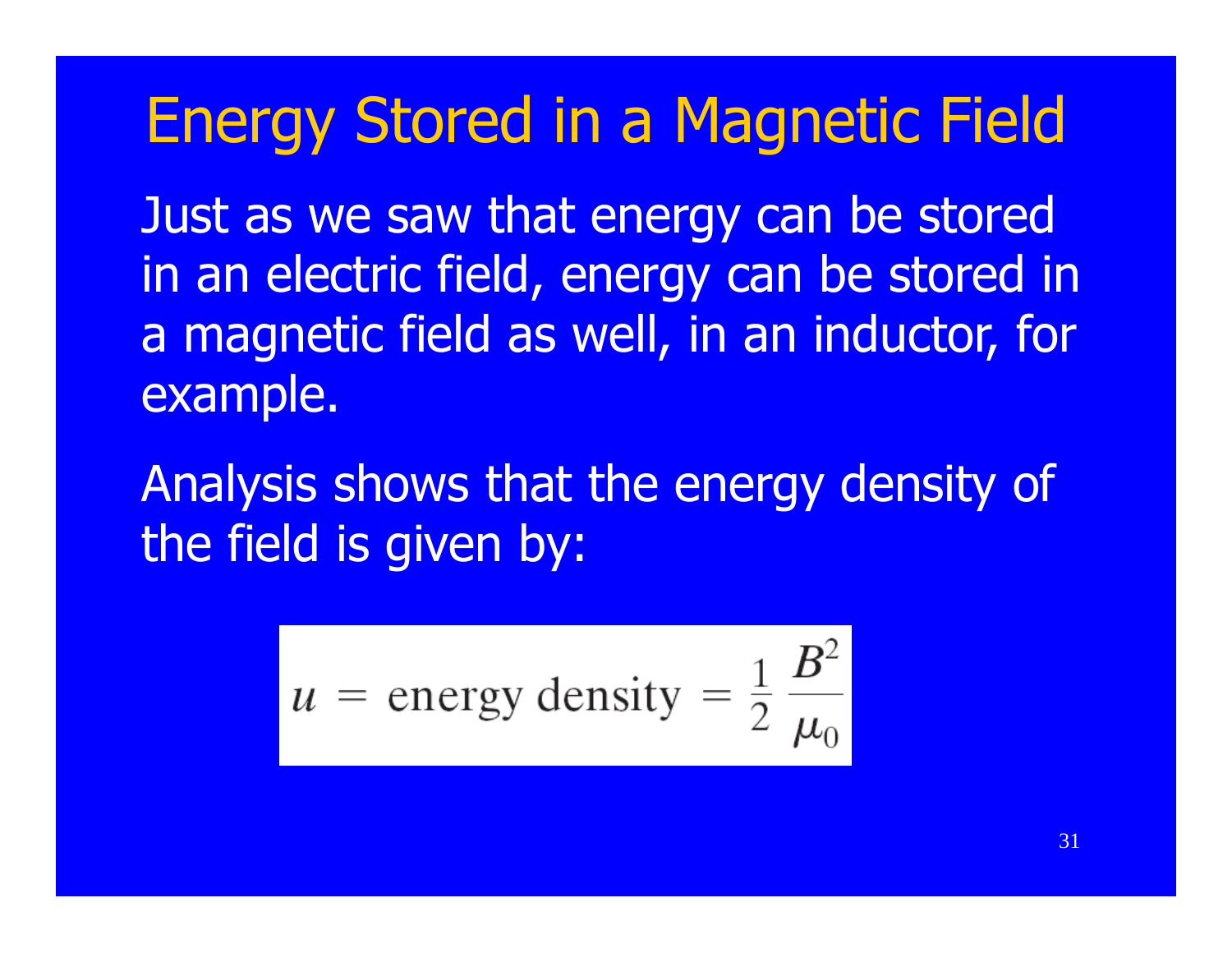#### An *LR* circuit

At  $t = 0$ , a 12.0-V battery is connected in series with a 220mH inductor and a total of 30-Ω resistance, as shown.

(a) What is the current at  $t = 0$ ? (b) What is the time constant? (c) What is the maximum current?

(d) How long will it take the current to reach half its maximum possible value? (e) At this instant, at what rate is energy being delivered by the battery?

 $L = 220$  mH  $R =$  $= 12.0V$  $V_{\Omega}$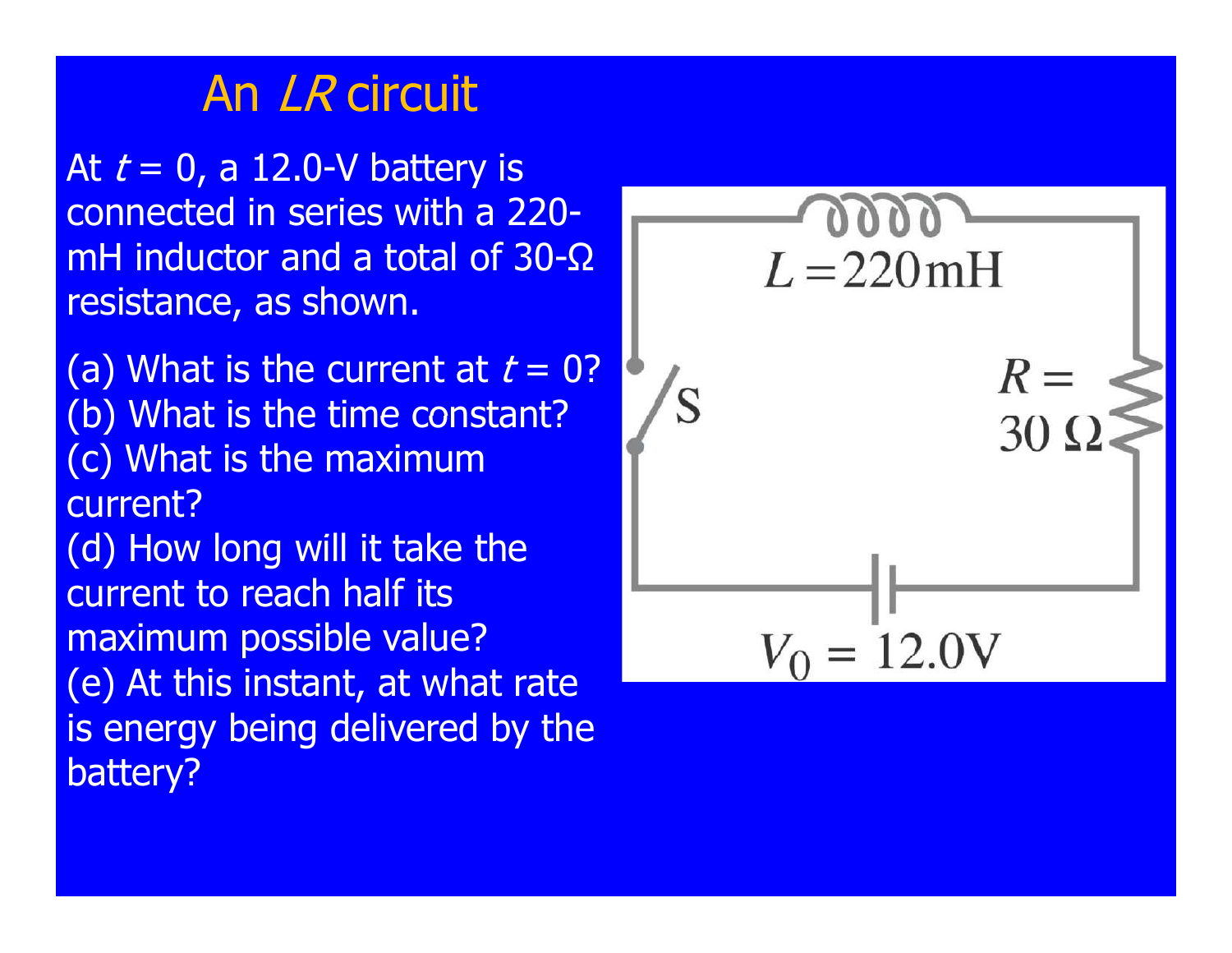## *LC* Circuits and Electromagnetic Oscillations

An LC circuit is a charged capacitor shorted through an inductor.

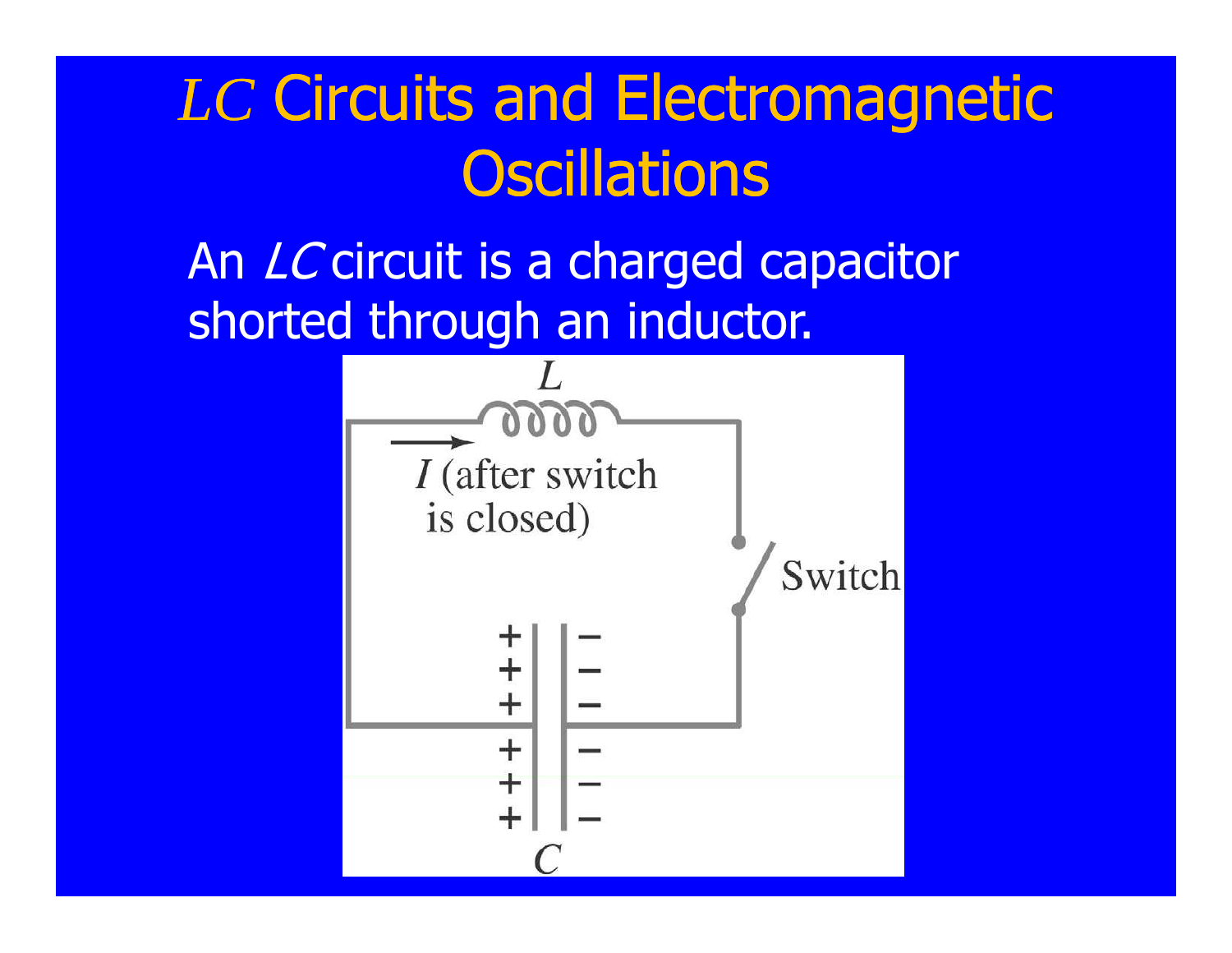Summing the potential drops around the circuit gives a differential equation for *Q*:

$$
\frac{d^2Q}{dt^2} + \frac{Q}{LC} = 0.
$$

This is the equation for simple harmonic motion, and has solutions

$$
Q = Q_0 \cos(\omega t + \phi)
$$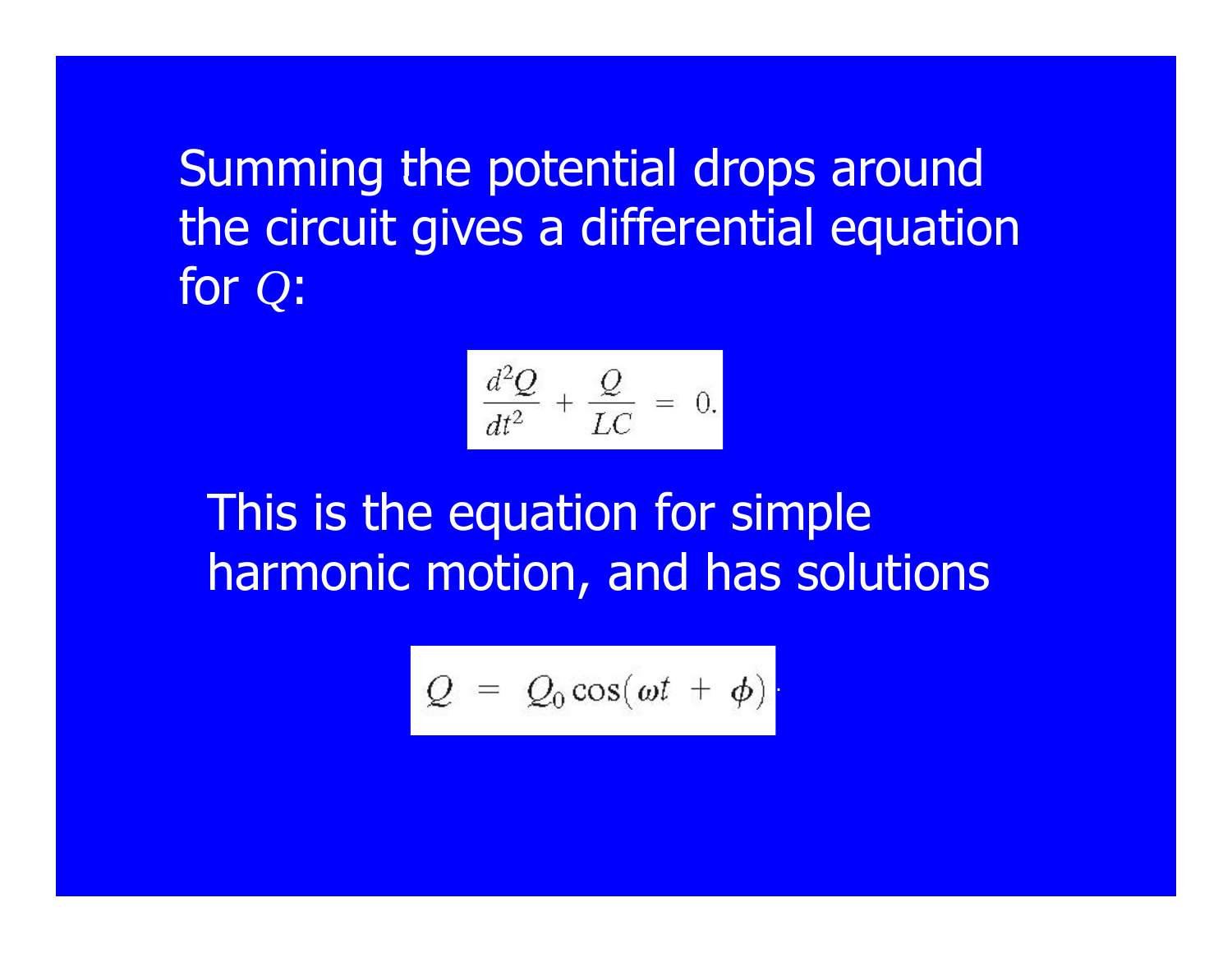Substituting shows that the equation can only be true for all times if the frequency is given by

$$
\omega = 2\pi f = \sqrt{\frac{1}{LC}}.
$$

#### The current is sinusoidal as well:

$$
I = -\frac{dQ}{dt} = \omega Q_0 \sin(\omega t + \phi)
$$
  
=  $I_0 \sin(\omega t + \phi)$ .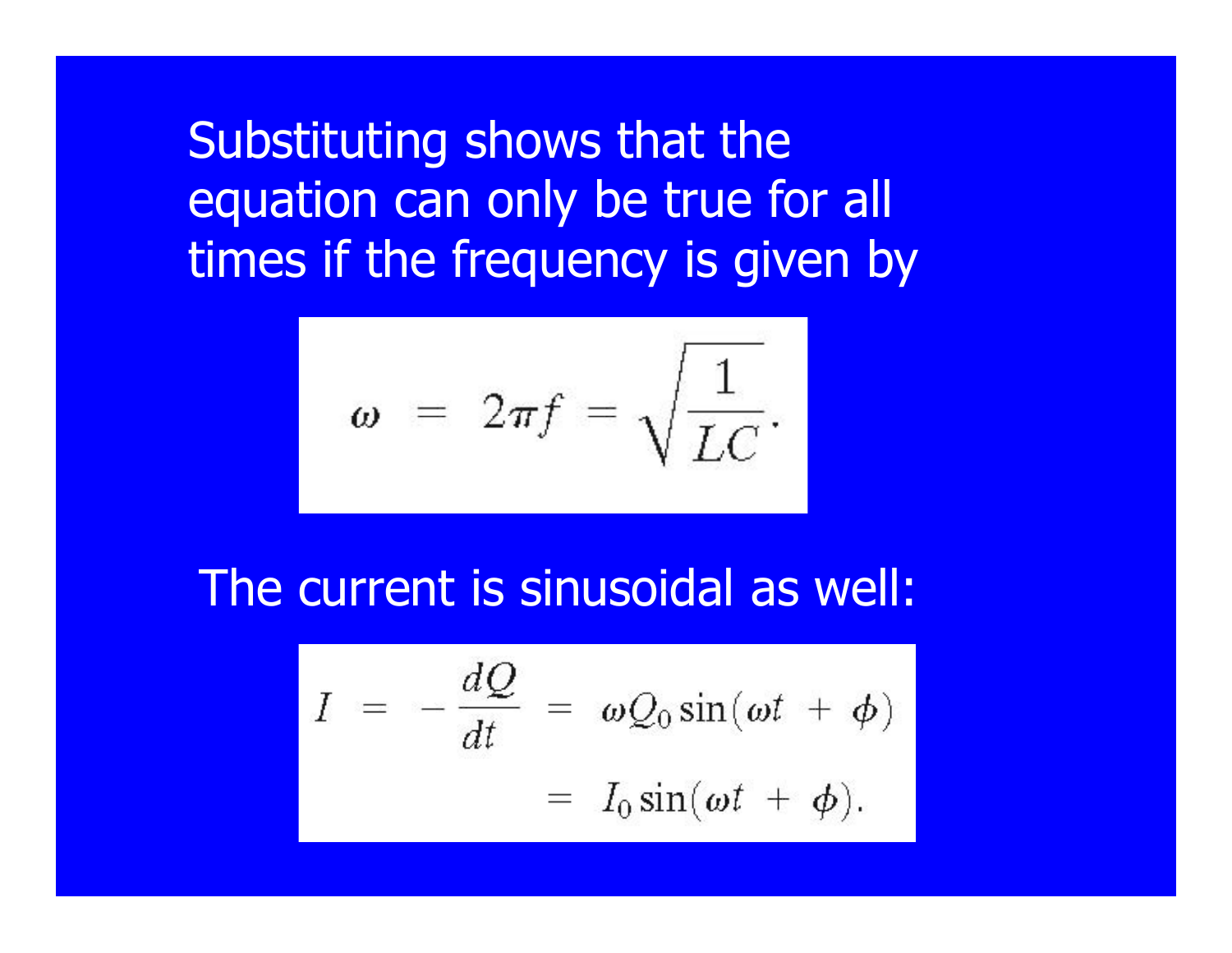#### The charge and current are both sinusoidal, but with different phases.

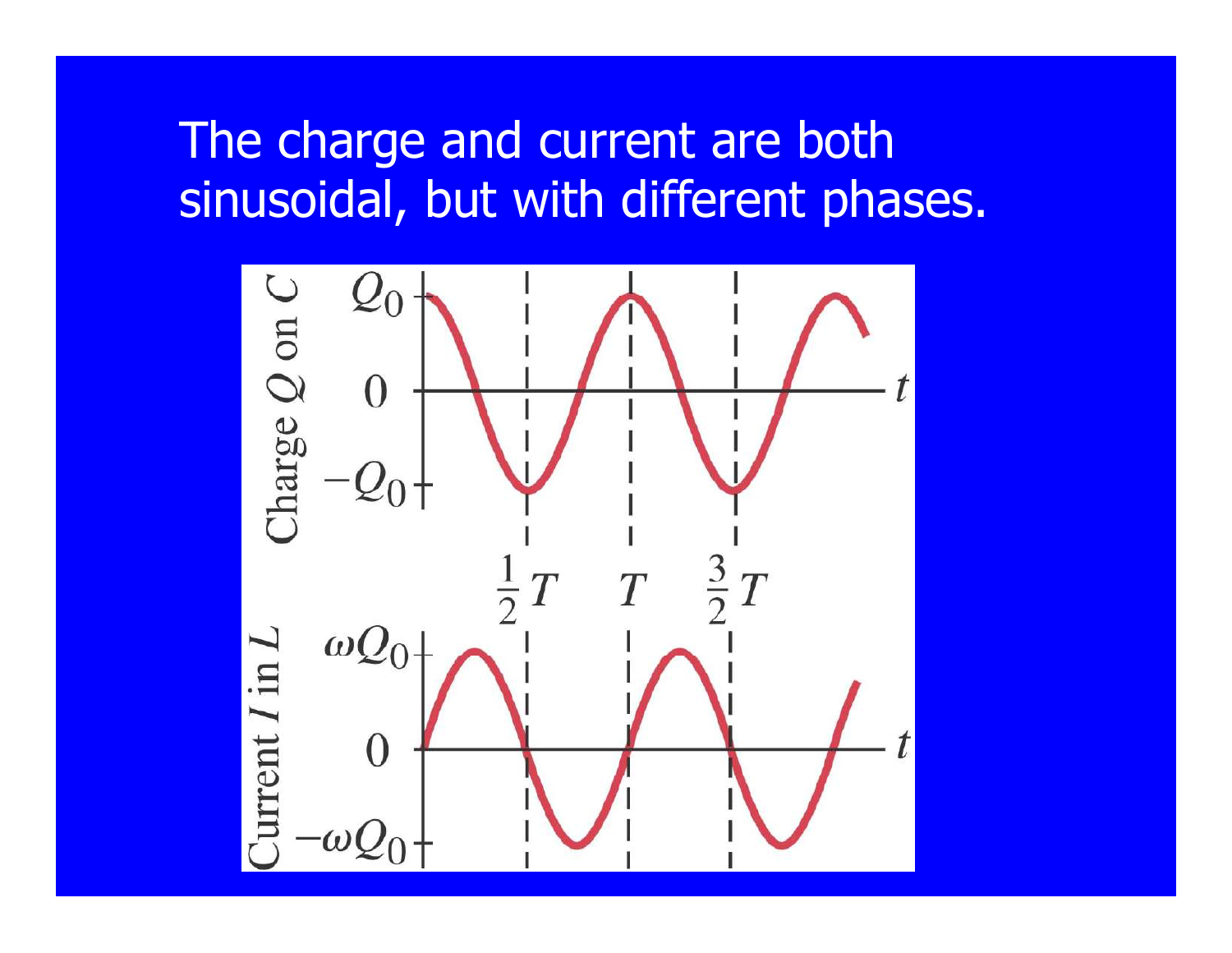The total energy in the circuit is constant; it oscillates between the capacitor and the inductor:

$$
U = U_E + U_B = \frac{1}{2} \frac{Q^2}{C} + \frac{1}{2} L I^2
$$
  
=  $\frac{Q_0^2}{2C} [\cos^2(\omega t + \phi) + \sin^2(\omega t + \phi)] = \frac{Q_0^2}{2C}.$ 

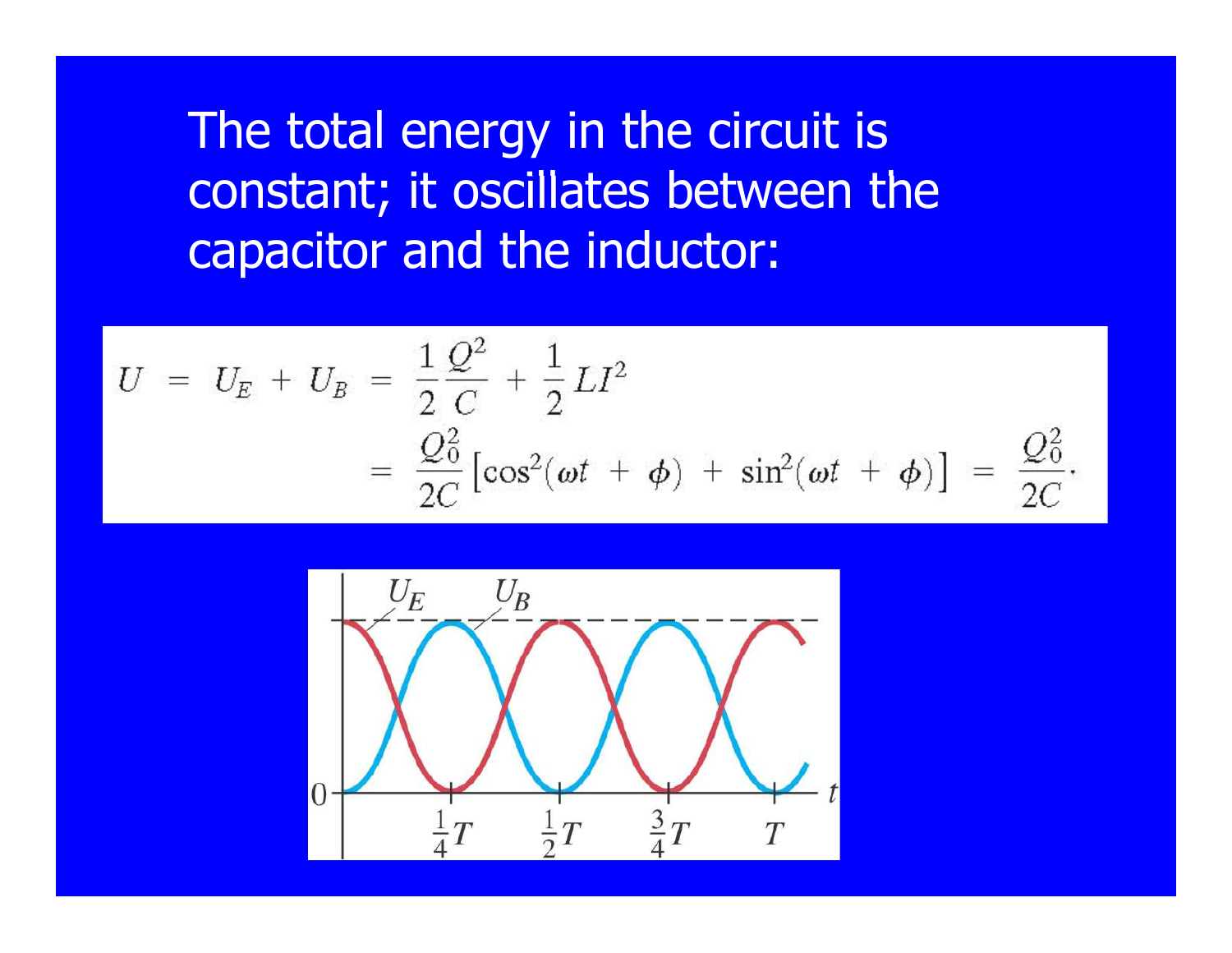#### Any real (nonsuperconducting) circuit will have resistance.

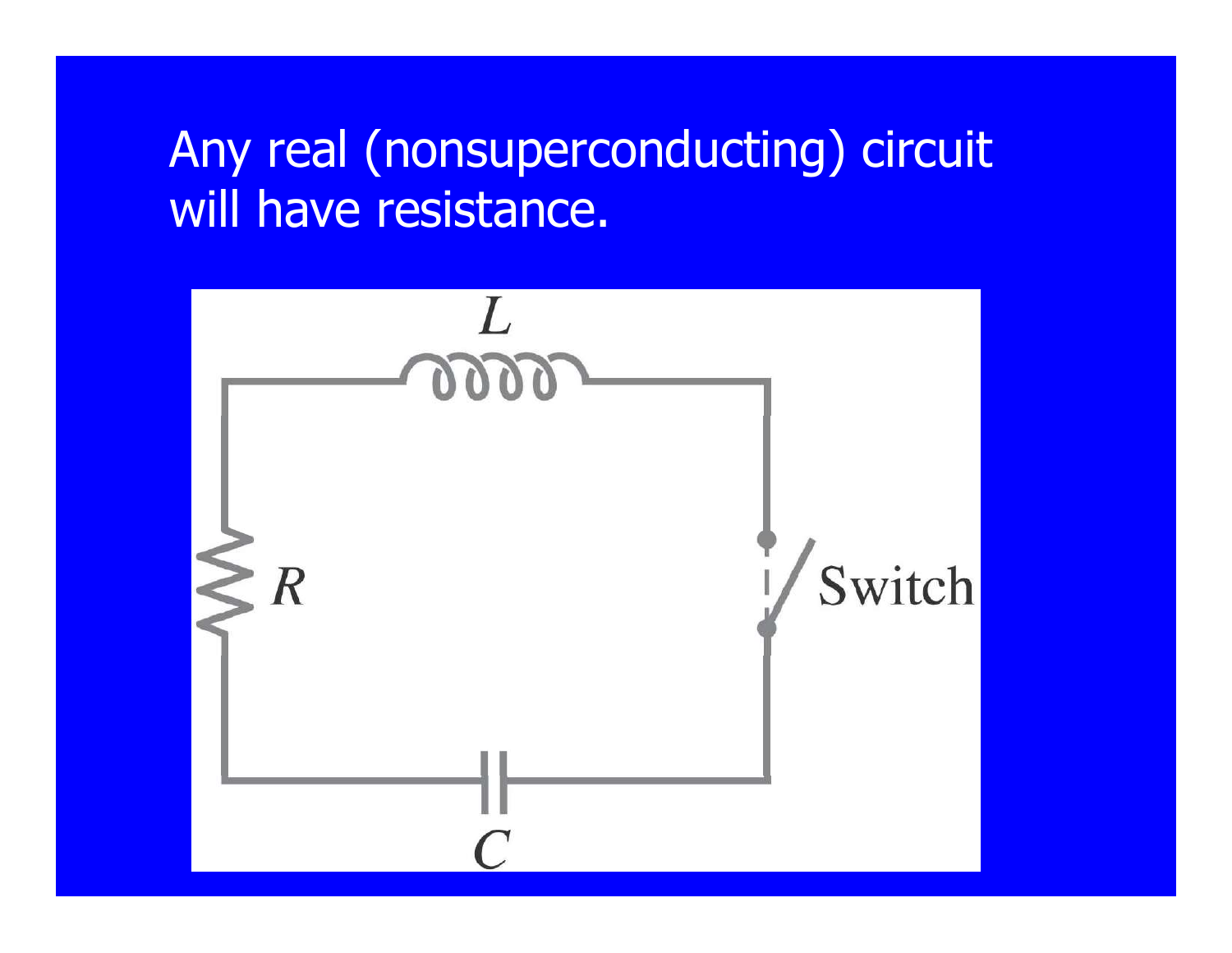#### Now the voltage drops around the circuit give

$$
L\frac{d^2Q}{dt^2} + R\frac{dQ}{dt} + \frac{1}{C}Q = 0.
$$

The solutions to this equation are damped harmonic oscillations. The system will be underdam ped for *R* 2 ped for  $R^2 < 4L/C$ , and overdamped for *R* 2 > 4 *L*/ *C*. Critical damping will occur when  $R^2 = 4L/C$ .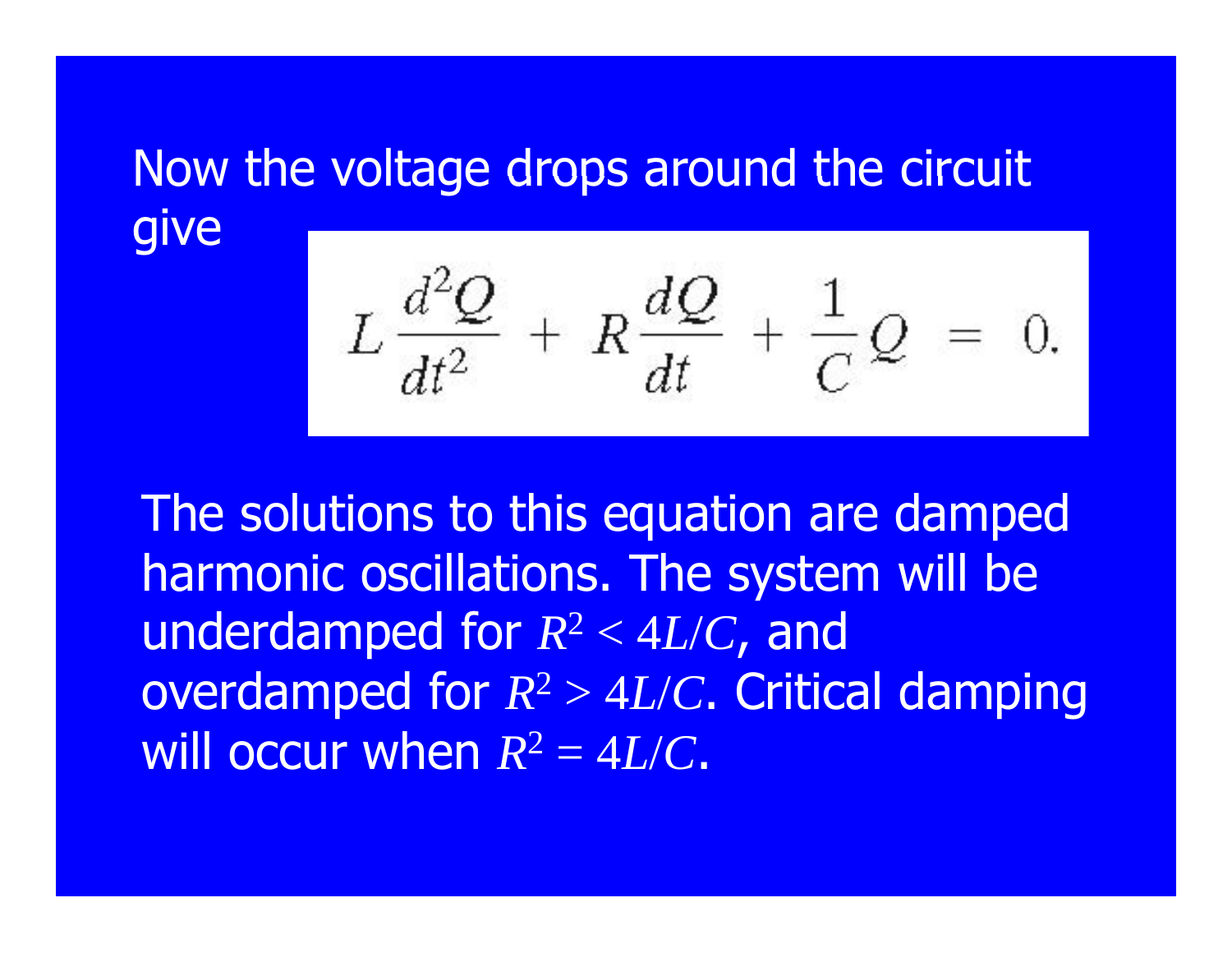This figure shows the three cases of underdamping, overdamping, and critical damping.

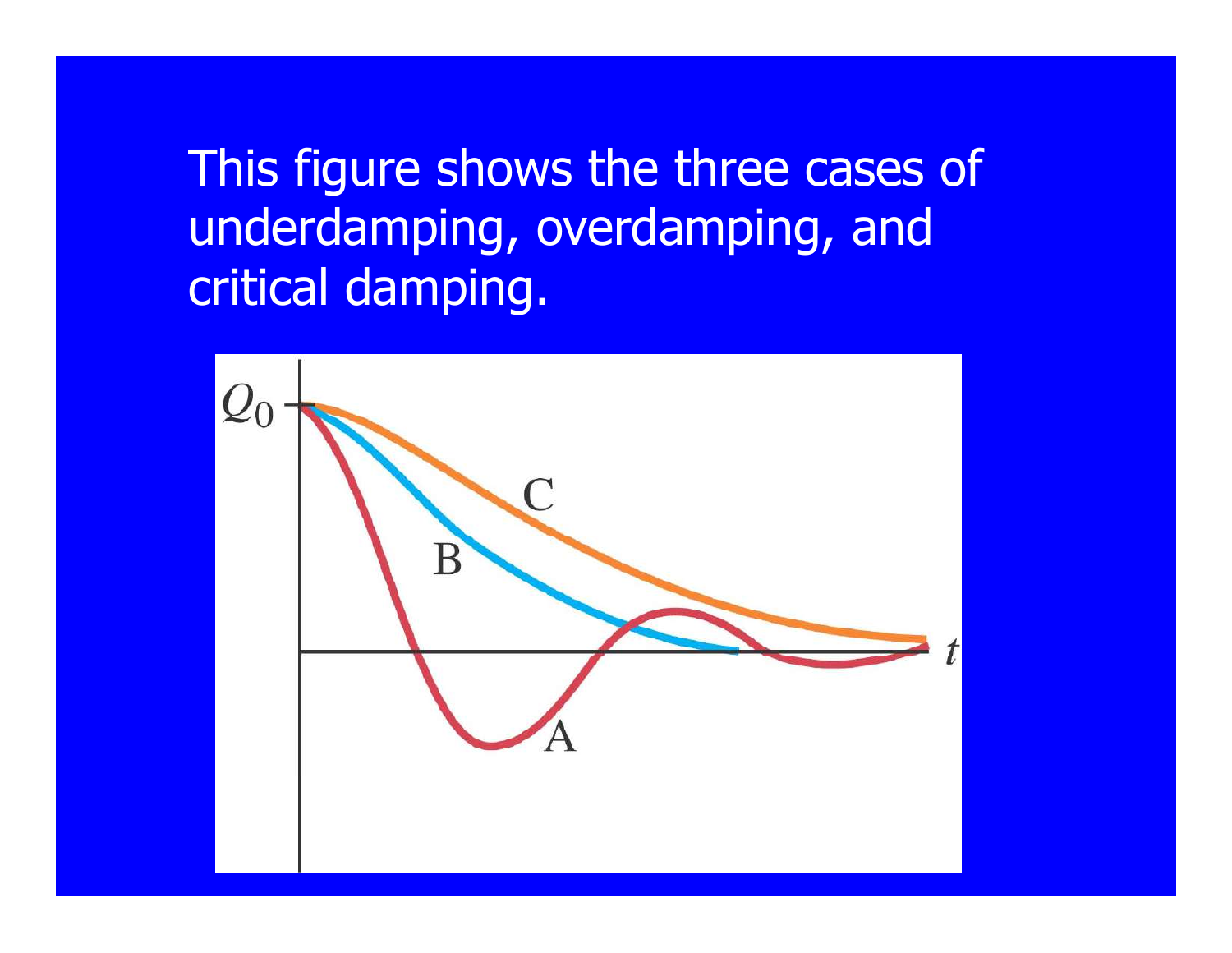#### The angular frequency for underdamped oscillations is given by

$$
\omega' = \sqrt{\frac{1}{LC} - \frac{R^2}{4L^2}}
$$

#### The charge in the circuit as <sup>a</sup> function of time is

$$
Q = Q_0 e^{-\frac{R}{2L}t} \cos(\omega' t + \phi)
$$